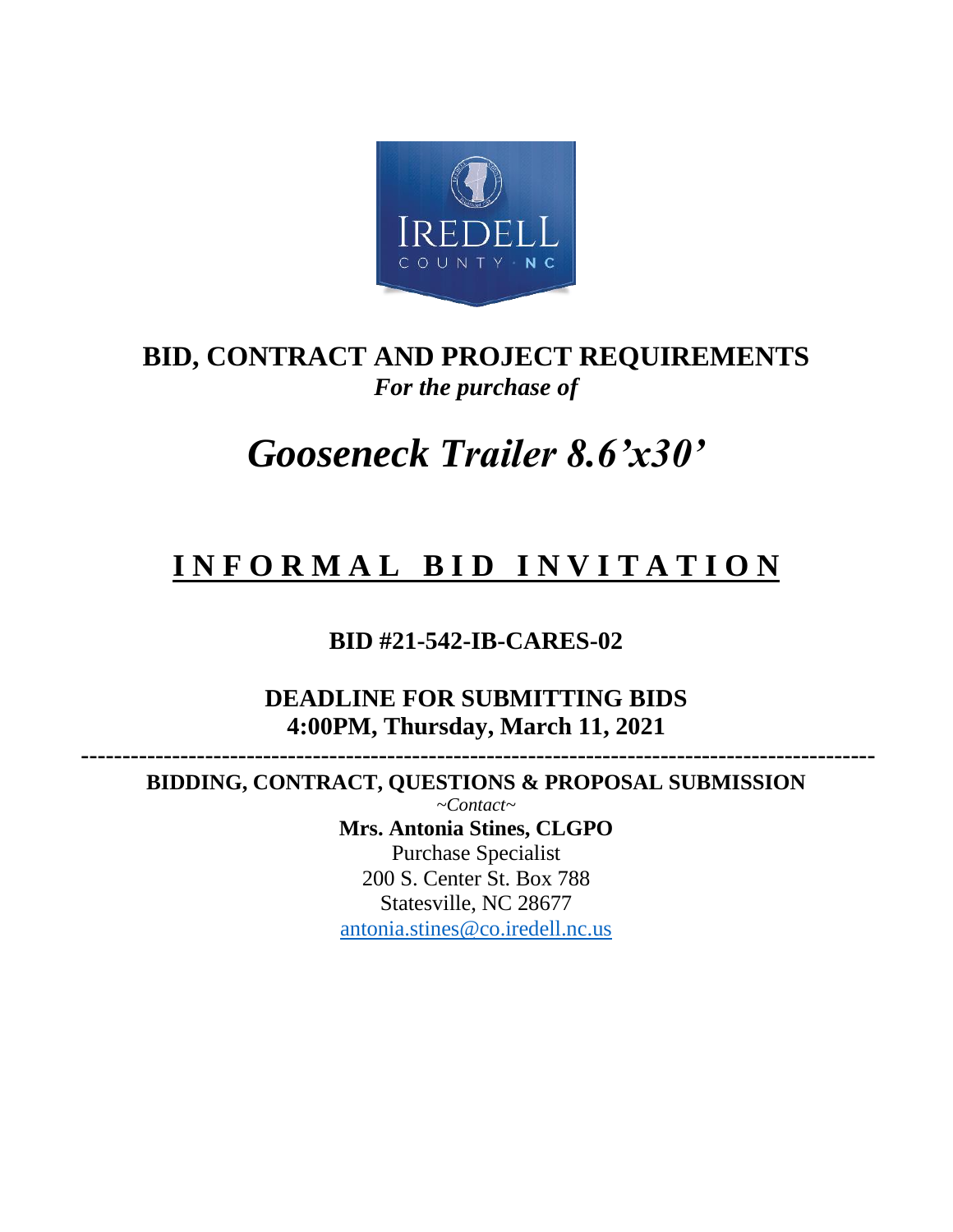# **CONTENTS**

**A. INTRODUCTION**

**B. GENERAL BID & DOCUMENT REQUIREMENTS C. GENERAL CONTRACT TERMS AND CONDITIONS D. REQUIRED FEDERAL TERMS AND CONDITIONS E. PROJECT SCOPE AND SPECIFICATIONS F. BID SHEET AND CONTRACT TERMS ACCEPTANCE PAGE** 

## **A. INTRODUCTION**

Iredell County is requesting informal bids for the provision of one (1) New Goose-neck Trailer meeting the requirements noted herein. The County intends to award to the single bidder who provides the lowest overall bid meeting the requirements herein that is most advantageous to the County and reserves the right to accept or reject any or all bids or proposals and to award in the best interest of the County.

The purchase of product included in this bid solicitation will be made using CARES Act/COVID-19 Federal funding and is subject to all federal requirements for grants purchases. Therefore, purchases must follow all required federal conditions and submission of a signed bid proposal in response to this invitation to bid denotes acceptance of these conditions. Unsigned bid proposals or proposals made contingent upon acceptance of any other conditions will be deemed unresponsive to these bid requirements and may be rejected.

Bidders should be careful to submit a complete bid proposal. Bids will be evaluated based on a combination of criteria, with price being only one. Equipment specifications will be used to evaluate product offered, installation, services, etc. Iredell County reserves the right to evaluate all bids, especially where there is a wide range in specifications, and make an award in the best interest of the County. Iredell County reserves the right to take exception to or waive any item in the bid.

## **B. GENERAL BID & DOCUMENT REQUIREMENTS**

All bidders submitting bids in relation to this request should familiarize themselves with the following general bid and contract terms and conditions. Bidders not in compliance with these documents subject their bid proposals to rejection. Bid proposals must be submitted complete with all required signed documents, final pricing, signature pages, copies of applicable license etc., at the time of submission. Iredell County will not request required information after bid opening and the lack thereof may subject a bid to rejection.

- 1. Bidders must comply with all aspects of this bidding process, which are designed to meet the Federal requirements , as wells as those contained in North Carolina G.S. 143-128, 129 & 131, as amended, which collectively govern bidding and contracting procedures for government projects in North Carolina.
- 2. Bids submitted in response to this request will be governed by all N.C. General Statute, Iredell County Purchasing Ordinance and the general provisions outlined in this request.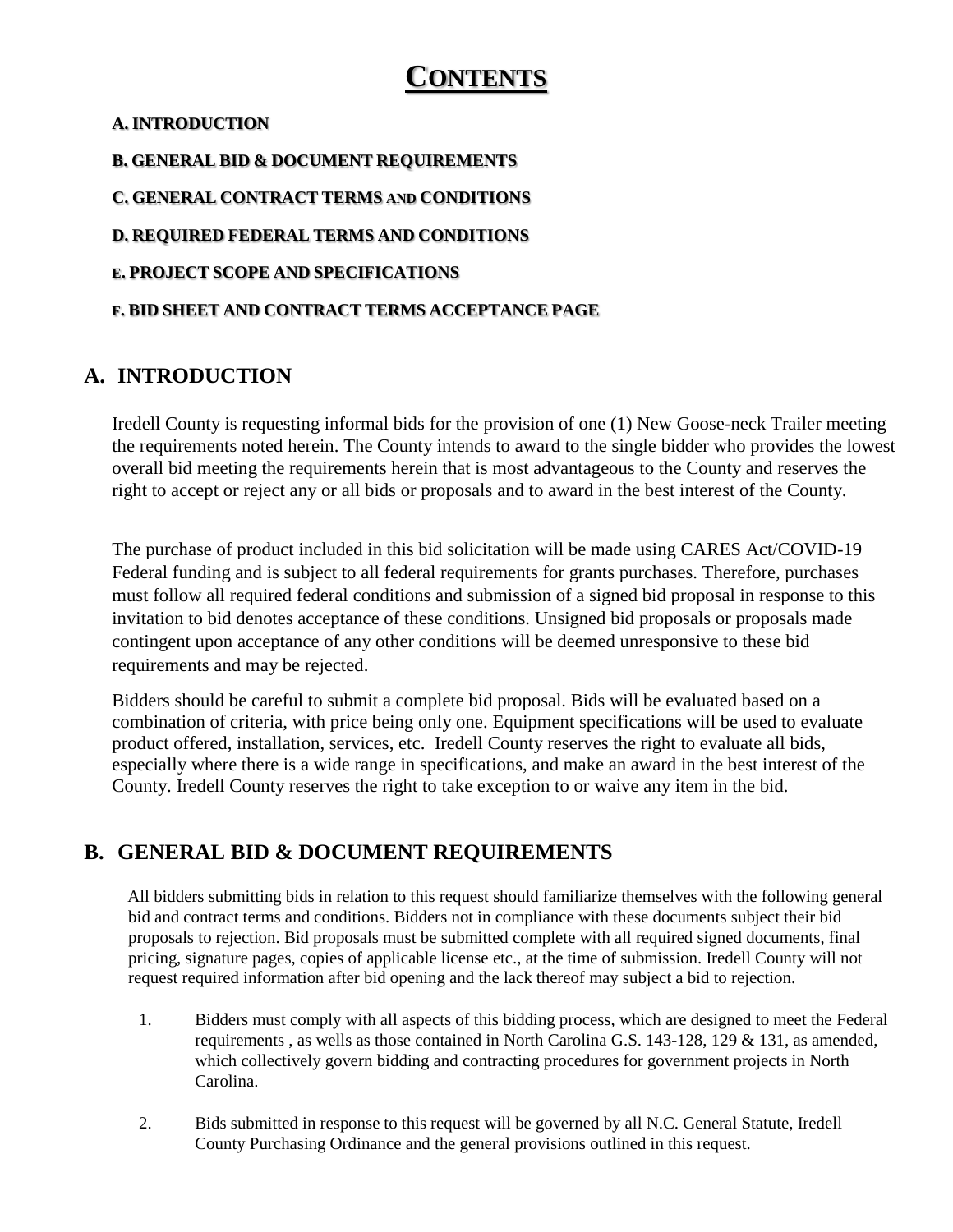- 3. Iredell County Government does not discriminate on the basis of race, color, sex, national origin, religion, age, or disability. Any contractors or vendors who provide services, programs or goods for Iredell County are expected to fully comply with the County's non-discrimination policy.
- 4. Iredell County reserves the right to accept or reject any or all bids, evaluate all bids, especially where there is a wide range in specifications, and make an award in the best interest of the County. Iredell County reserves the right to take exception to or waive any item in the bid.
- 5. **BID AND CONTRACT: Please Read Carefully:** Signed Proposals submitted in response to this Request for Bids will be evidence of acceptance of Iredell County's terms and conditions, including here by reference Iredell County's Purchase Order Terms and Conditions and, combined with the terms and conditions set forth in this request for bid, make up the entirety of the contract to which Iredell County will be bound and will supersede, override and take precedence over any and all counter proposed terms and conditions presented in proposals and subsequent contracts. Bid proposals offered to the County contingent upon the County's acceptance of any counter-terms and conditions must clearly and obviously state that an exception is being taken and what that exception is. Such proposals *may* be considered during the bid review process but will remain subject to rejection at the sole discretion of Iredell County in favor of any bid containing conditions more favorable to the County. Iredell County accepts no counter terms/conditions unless specifically agreed upon in writing by Iredell County prior to contract award. **Regardless**, proposals taking total exception to Iredell County's terms and conditions and this bid document will be considered nonresponsive to this bid request and rejected as such. Iredell County reserves the right to accept or reject any or all bid proposals and will exercise that right when reviewing proposals containing any counter-proposed terms and conditions not favorable to the County.
- 6. Bid Submissions, Bid Evaluation and Contract Award: Bidders should be careful to submit a complete bid proposal. Bids will be evaluated based on a combination of criteria, with price being only one. Product specifications will be used to evaluate product offered, installation, services, etc. All informal contracts for construction, installation or repair work shall be awarded to the lowest responsible, responsive bidder, taking into consideration quality, performance, and the time specified in the bids for the performance of the contract. In making a determination of responsibility, Iredell County may use criteria such as:
	- Compliance with bid package requirement
	- Contractor's qualifications
	- **References**
	- Financial ability
	- Insurance coverage
	- Etc.
- 7. All bids for combinations of work and product must be accompanied by the vendor's delivery period for order.
- 8. It is the responsibility of all respondents to contact Iredell County prior to submitting a response to the RFB to ascertain if any addenda have been issued, and to obtain any and all addenda, execute them, and return addenda with their response to the RFB.
- 9. OMISSIONS: Omission in this bid solicitation or technical specification of any provision herein described shall not be construed as to relieve the Contractor of any responsibility or obligation normally requisite to the complete and satisfactory delivery, installation, construction or satisfactory completion of this project.
- 10. All bid proposals must be written and submitted in the format prescribed by these documents, using the forms included. All bid proposals must be signed by an individual authorized to bind the contractor to a contract prior to submission. Proposals Packages should include the following: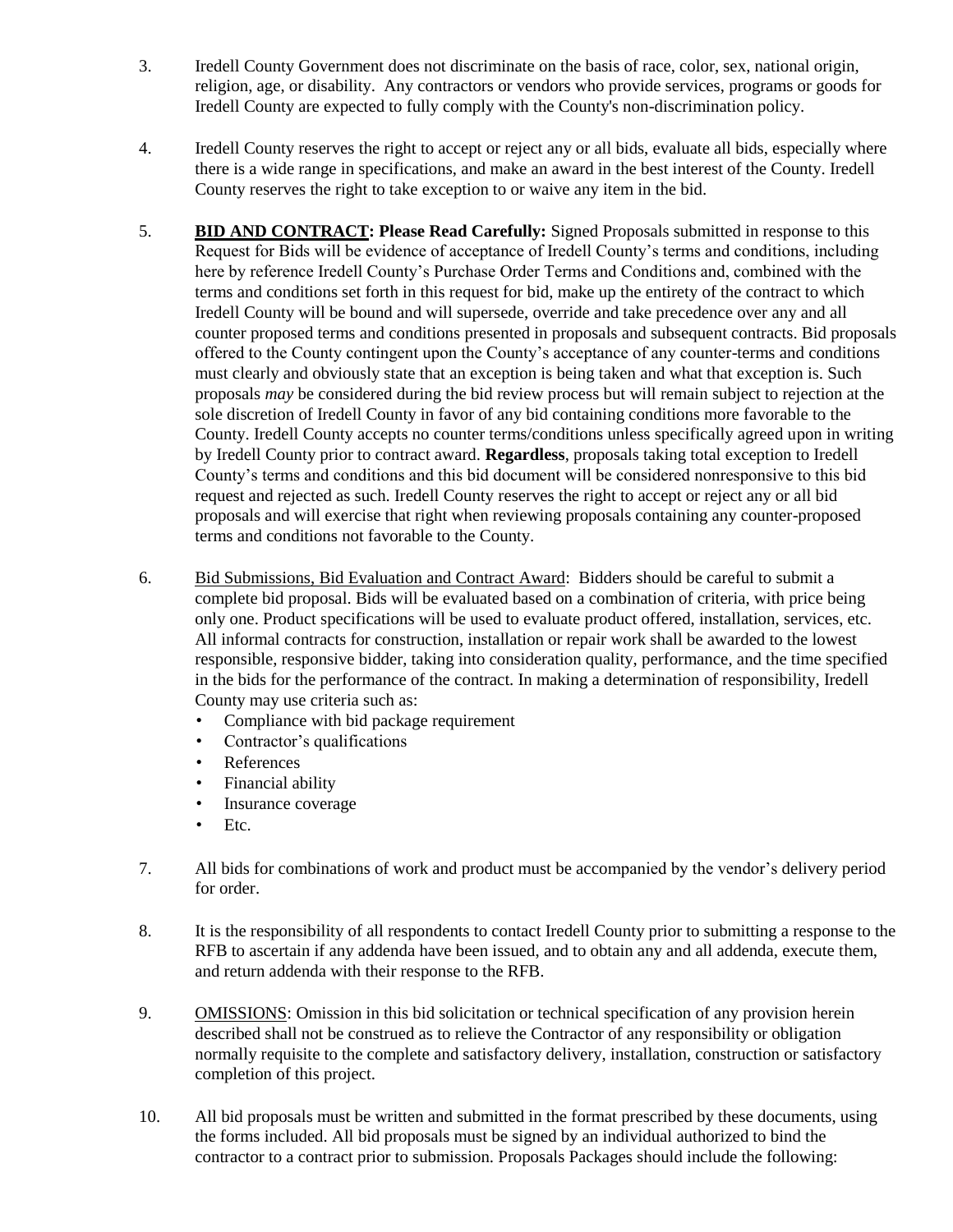- 1. Cover Letter or Cover Sheet identifying Contractor
- 2. Signed Bid Proposal and Terms Acceptance Sheet broken down according to Project Specifications below
- 3. General Equipment Specification Sheet
- 4. Statement including time from award notification to completion
- 5. General Product Specifications Sheets while product to be used is not specified, contractor must provide adequate information about the product it is proposing with its bid to allow subjective evaluation
- 11. Bid Proposal and Terms Acceptance Sheets should clearly present the following information: a. Project Name: **EMS Goose-Neck Trailer Bid #21-542-IB-CARES-02**
	- b. Complete cost offer for item according to specifications presented and broken down according to bid sheet
	- c. Delivery Schedule: Show Number of days or weeks following receipt of approved purchase order and approved submittals. \*Delivery and completion period will be a consideration for award.
	- d. **Proposal Page must be signed** by an individual authorized by the contractor to bind the company to a contract and must clearly show the individual's title, company name and date.

#### 12. **DELIVERY OF BIDS**: **Electronically transmitted bids by email will be accepted and are encouraged.**

Bid proposals should include One  $(1)$  originally signed and complete bid proposal in 8-1/2 x 11 inch format, stapled once.

EMAIL: Bids sent by email must be sent to [antonia.stines@co.iredell.nc.us](mailto:antonia.stines@co.iredell.nc.us) prior to the deadline time and date.

#### MAILING INSTRUCTIONS:

US POSTAL SERVICE: Address sealed bid envelope as shown below and mail in time to reach Iredell County Purchasing by deadline. Enclose the fully executed original bid document and one copy in the mailing envelope. Address envelope as shown below.

HAND DELIVERY, COURIER, UPS, FEDEX, DHL or other carrier: Place the bid envelope (addressed as below) inside the carrier's envelope and address as below.

#### Bid Packages will be accepted up and until **4:00 PM Thursday, March 11, 2021**

| DELIVERED BY ANY OTHER MEANS                                                                           |
|--------------------------------------------------------------------------------------------------------|
| BID#21-542-IB-CARES-02: EMS Gooseneck                                                                  |
| <b>Trailer</b>                                                                                         |
| <b>Iredell County Purchasing Attn: Antonia Stines   Iredell County Purchasing Attn: Antonia Stines</b> |
| <b>200 South Center Street</b>                                                                         |
| Statesville, NC 28677                                                                                  |
|                                                                                                        |
|                                                                                                        |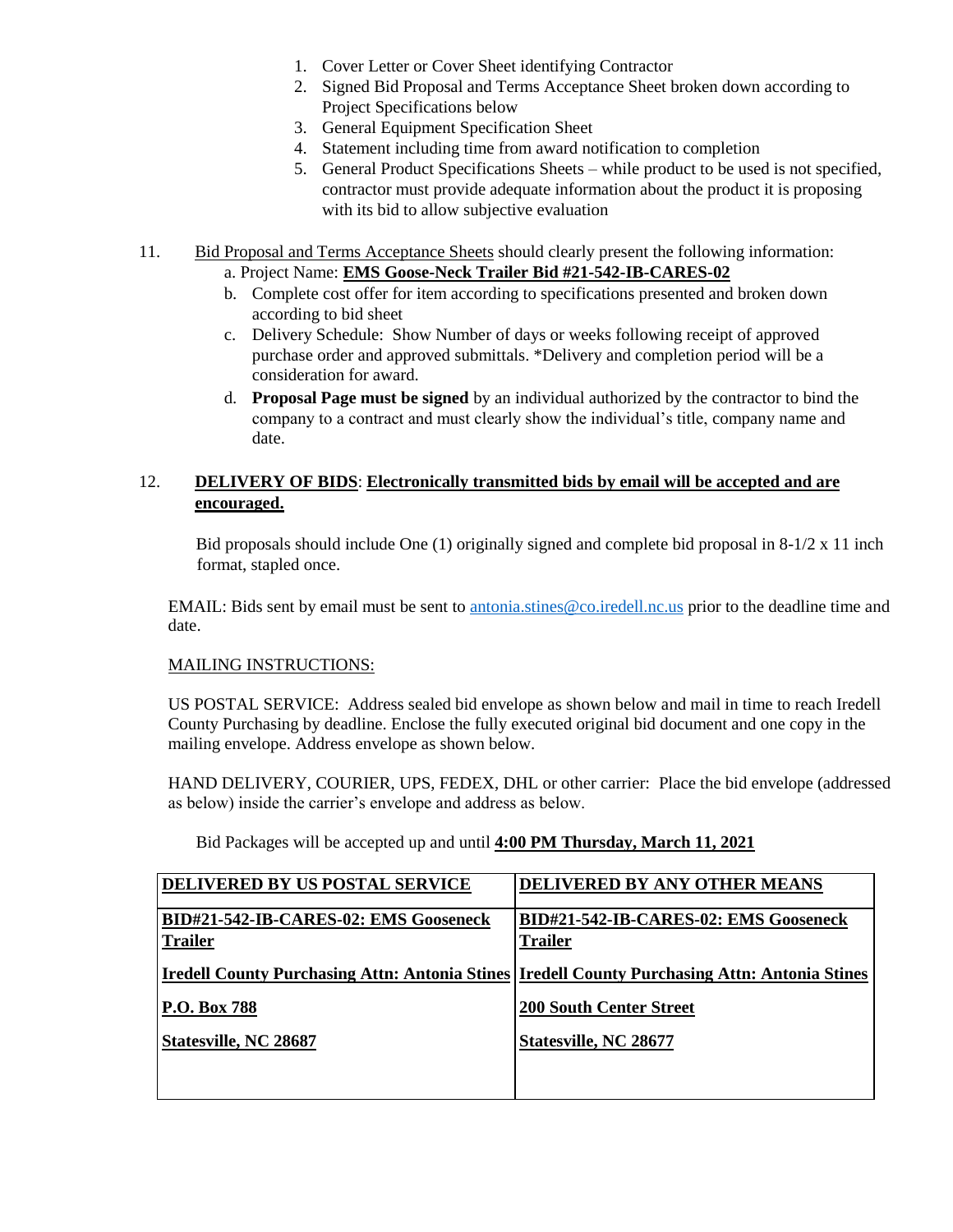PROMPT DELIVERY OF BIDS TO PURCHASING SPECIALIST IS THE SOLE RESPONSIBILITY OF THE BIDDER. BIDS RECEIVED AFTER THE 4:00 PM BID DEADLINE, REGARDLESS OF REASON, WILL NOT BE CONSIDERED.

- 15. Mailed bids or bids sent by any delivery service in that service's envelope must be included in a separate envelope clearly marked as above and placed inside the mailing envelope.
- 16. Iredell County shall not be held responsible for nor will it pay any costs or expense associated with the preparation or submission of a bid proposal submitted in response to this solicitation, such expenses and costs being the sole responsibility of the bidder. Nothing in this solicitation or any response submitted pursuant to shall obligate Iredell County to award a contract to a bidder.
- 17. Upon award, this document becomes the contract document for the noted project. In case of default of an awarded contractor, Iredell County may procure the articles and/or services from other sources and may hold the defaulting contractor responsible for any excess cost occasioned thereby.
- 18. PAYMENT: In lieu of bid and performance bonds and in the absence of other negotiated payment terms, **full payment will be made by check within thirty-days after unit delivery.** Regardless, final payment will not be made until contractor completes all delivery, installation or other provisions or responsibilities as agreed upon prior to project start.
- 19. On occasion, to promote and assist small or minority business participation, Iredell County may approve a prepayment or down-payment up to a maximum of 30% of the bid. Prepayments are made at the sole discretion of the County and no bid is to be submitted contingent on prepayment. If preapproved, payment will be made after an invoice for materials that have been delivered and on-site has been submitted to the County Construction Specialist.
- 20. TAXES: It is Iredell County policy that no contract will be awarded to a contractor or vendor that is delinquent in paying Iredell County property taxes. In the event the lowest, responsive bidder is found delinquent, Iredell County reserves the right to a) reject said Contractor's bid as not responsible, (b) withhold award until taxes are paid in full, (c) withhold unpaid property taxes from all amounts payable from the resulting contract or (d) take any other actions deemed necessary by the County. Regardless, project award and start will not be postponed to accommodate delinquent contractor.
- 21. **Terms & Conditions Acceptance:** By submitting a signed proposal in response to this solicitation, the individual is verifying that he/she is a duly authorized representative of the company and is able to legally bind the company to the bid amount and this agreement. Signature also denotes agreement that the terms and conditions of this bid & contract document shall override all other terms and conditions, regardless of form or delivery.

## **C. GENERAL CONTRACT TERMS AND CONDITIONS**

- 1. DEFAULT**:** In case of default by the awarded contractor, Iredell County may procure the articles or services from other sources and hold the bidder responsible for any excess cost occasioned thereby. In addition, in the event of default by the contractor under this contract, Iredell County may immediately terminate for cause all existing contracts between Iredell County and the vendor and de-bar the vendor from doing future business with the County. These in addition to any and all remedies provided by law.
- 2. SITUS: The place of this contract, its situs and forum, shall be North Carolina, where all matters, whether sounding in contract or tort, relating to its validity, construction, interpretation and enforcement shall be determined.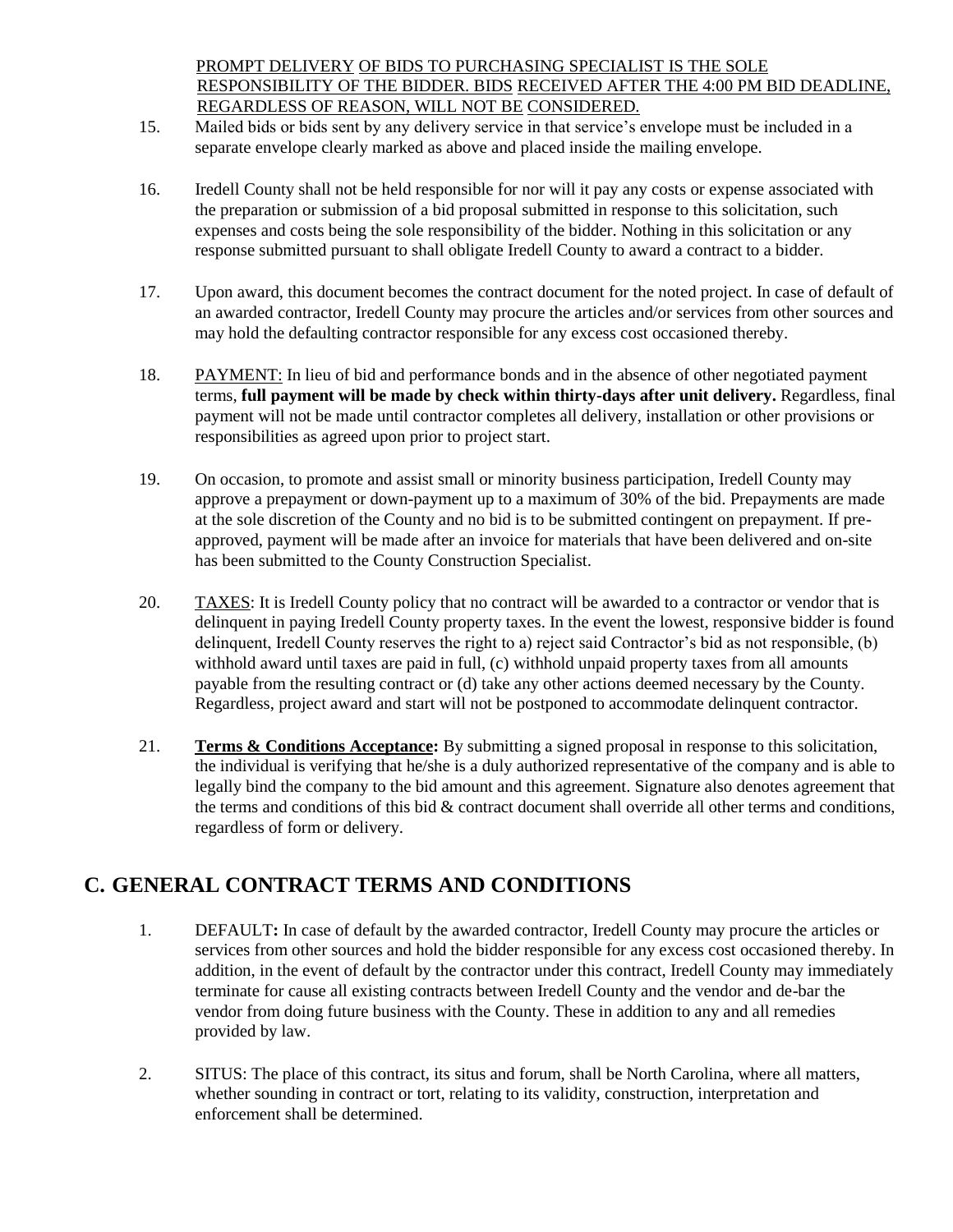- 3. GOVERNING LAWS: This contract is made under and shall be governed and construed in accordance with the laws of the State of North Carolina.
- 4. PERMITS & INSPECTIONS: All Permits required by governing authorities shall be secured by contractor or contractor's agent. Proof of approved inspections for all required Permits relative to the Work shall be included with application for Final Payment.
- 5. PAYMENT TERMS: Payment terms are Net, not earlier or later than, 30 days after receipt of correct invoice or acceptance of goods, whichever is later. Iredell County is responsible for all payments to the contractor under the contract.
- 6. AFFIRMATIVE ACTION: The contractor will take affirmative action in complying with all Federal and State requirements concerning fair employment and employment of people with disabilities, and concerning the treatment of all employees without regard to discrimination by reason of race, color, religion, sex, national origin or disability.
- 7. CONDITION AND PACKAGING: Unless otherwise provided by special terms and conditions or specifications, it is understood and agreed that any item offered or shipped has not been sold or used for any purpose and shall be in new condition. All containers and packaging shall be suitable for handling, storage or shipment.
- 8. PATENT: The contractor shall hold and save Iredell County, its officers, agents and employees, harmless from liability of any kind, including costs and expenses, on account of any copyrighted material, patented or unpatented invention, articles, device or appliance manufactured or used in the performance of this contract, including use by the government.
- 9. ASSIGNMENT: No assignment of the contractor's obligations or the contractor's right to receive payment hereunder shall be permitted. However, upon written request approved by the issuing purchasing authority

and solely as a convenience to the contractor, Iredell County may:

a. Forward the contractor's payment check directly to any person or entity designated by the contractor, and

b. Include any person or entity designated by contractor as a joint payee on the contractor's payment check. In no event shall such approval and action obligate Iredell County to anyone other than the contractor and the contractor shall remain responsible for fulfillment of all contract obligations.

- 10. GENERAL INDEMNITY: The contractor shall hold and save Iredell County, its officers, agents, and employees, harmless from liability of any kind, including all claims and losses accruing or resulting to any other person, firm, or corporation furnishing or supplying work, services, materials, or supplies in connection with the a firm, or corporation that may be injured or damaged by the contractor in the performance of this contract and that are attributable to the negligence or intentionally tortious acts of the contractor provided that the contractor is notified in writing within 30 days that Iredell County has knowledge of such claims. The contractor represents and warrants that it shall make no claim of any kind or nature against Iredell County's agents who are involved in the delivery or processing of contractor goods to Iredell County. The representation and warranty in the preceding sentence shall survive the termination or expiration of this contract.
- 11. E-VERIFY: E-Verify is the federal E-Verify program operated by the United States Department of Homeland Security used to verify the work authorization of newly hired employees pursuant to federal law.

Article 2, Chapter 64 of the North Carolina General Statutes requires that all employers doing business in the state of North Carolina, who employ 25 or more employees in this State, use E-verify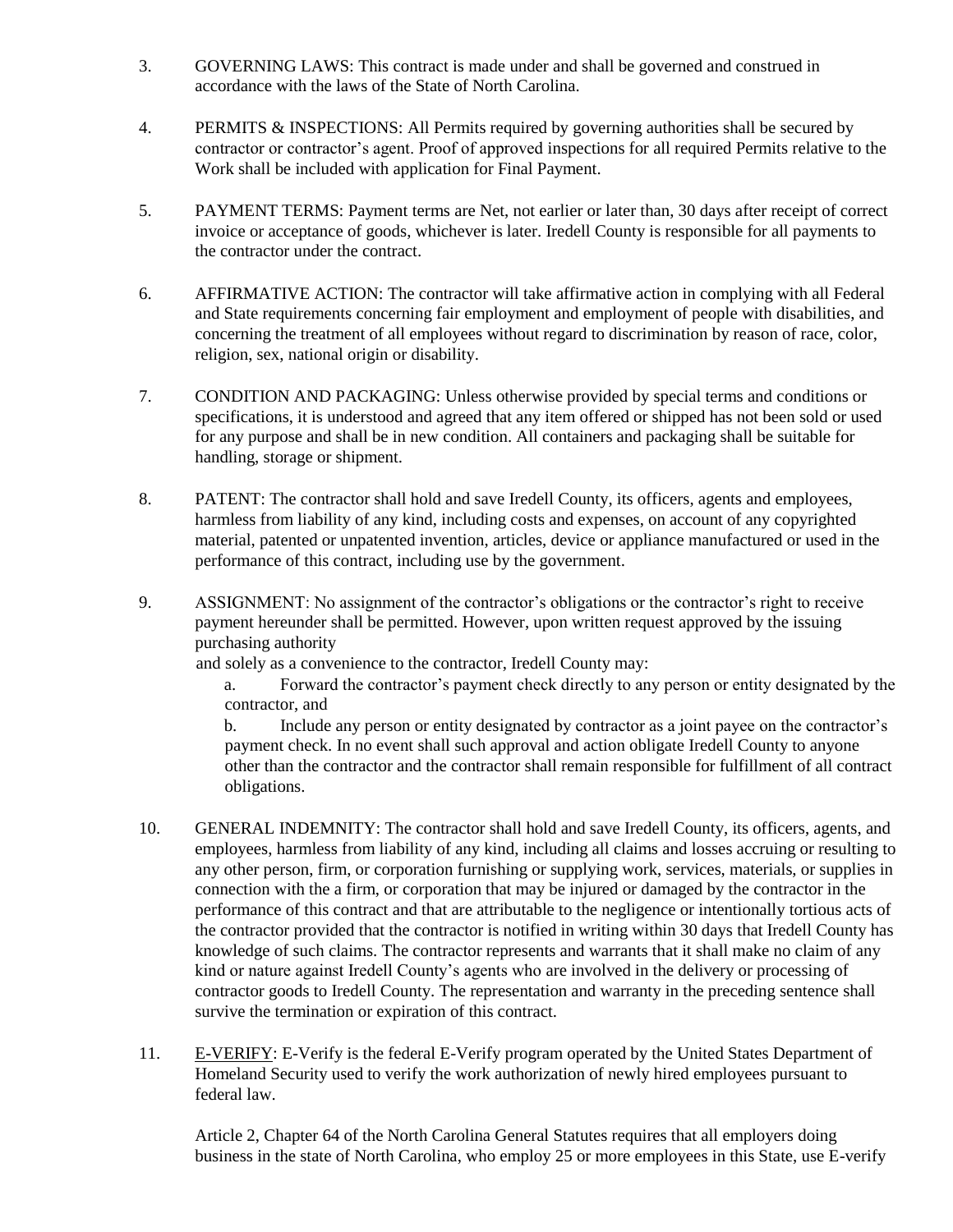to verify the work status of newly hired employees. North Carolina General Statute 153A-449, as amended, states "No county may enter into a contract unless the contractor and the contractor's subcontractors comply with the requirements of Article 2 of Chapter 64 of the General Statutes." Therefore any contractor who employs 25 or more employees, or who engages a subcontractor who employs 25 or more employees, and enters into a contract with the County, must comply with N.C.G.S. § 64-25, *et seq*.

 All vendors and contractors bidding on contracts with Iredell County must submit, with their bid, a fully and properly executed affidavit verifying compliance with Article 2, Chapter 64 of the North Carolina General Statutes; alternatively, if the contractor is not required to comply with this statute because it employs less than 25 employees, then the contractor shall attest to such fact in its affidavit. In addition, any contractor or vendor engaging the services of a sub-contractor(s) must in turn verify that all of its sub-contractors are in full compliance. The affidavit is included in this bid document. Failure to return the affidavit may render your bid nonresponsive.

The contractor and/or vendor acknowledges that payment by the County is conditioned upon the contractor's, or its subcontractor's, compliance with Article 2 of Chapter 64. Failure to comply may render any contract with the County void and unenforceable.

12. IRAN Divestment Act (N.C.G.S. 147 Article 6E): During the 2015 legislative session, the North Carolina General Assembly enacted the Iran Divestment Act [\(S.L. 2015-118; SB455\)](http://www.ncleg.net/Sessions/2015/Bills/Senate/HTML/S455v5.html) ("the Act") which prohibits state agencies and local governments from entering into contracts with entities that the North Carolina State Treasurer has determined are engaged in certain investment activities in the Iranian energy sector.

The Act requires the State Treasurer's Office to publish a list of entities it has identified as investing in the Iranian energy sector and update the list every 180 days. This list can be found at [https://www.nctreasurer.com/inside-the-department/OpenGovernment/Pages/Iran-Divestment-Act-](https://www.nctreasurer.com/inside-the-department/OpenGovernment/Pages/Iran-Divestment-Act-Resources.aspx)[Resources.aspx.](https://www.nctreasurer.com/inside-the-department/OpenGovernment/Pages/Iran-Divestment-Act-Resources.aspx) An entity identified on the Treasurer's list (called the "Final Divestment List") is prohibited from contracting with state agencies and local governments. Local governments and state agencies must require entities with which they contract to certify that the entity not included on the Final Divestment List. In addition, all entities contracting with the State and local governments are prohibited from subcontracting with any entity included on the Final Divestment List. Contracts entered into with an entity included on the Final Divestment List are rendered void by operation of the statute.

Submission of a signed Bid in response to this solicitation indicates contractor's understanding of the requirements of this act and will serve as preliminary certification by the individual signing that the entity is not included on the Final Divestment List and they are prohibited from subcontracting with any entity included on the Final Divestment List. Any contract entered into with an entity included on the Final Divestment List is void and government entities in North Carolina are not authorized to issue payment for such a contract.

13. **Divestment From Companies Boycotting Israel Act** (NC G.S. 147, Article 6G) prohibits state agencies and local governments from entering into contracts costing over \$1,000.00 with any entity that the North Carolina State Treasurer has determined boycotts or is involved in a boycott of Israel.

The Article requires the State Treasurer's Office to publish a list of entities it has determined boycotts or is involved in a boycott of Israel and update the list at least annually. An entity identified on the Treasurer's list (called the "Final Divestment List") is prohibited from contracting with state agencies and local governments. Contracts entered into with an entity included on the Final Divestment List are rendered void by operation of the statute.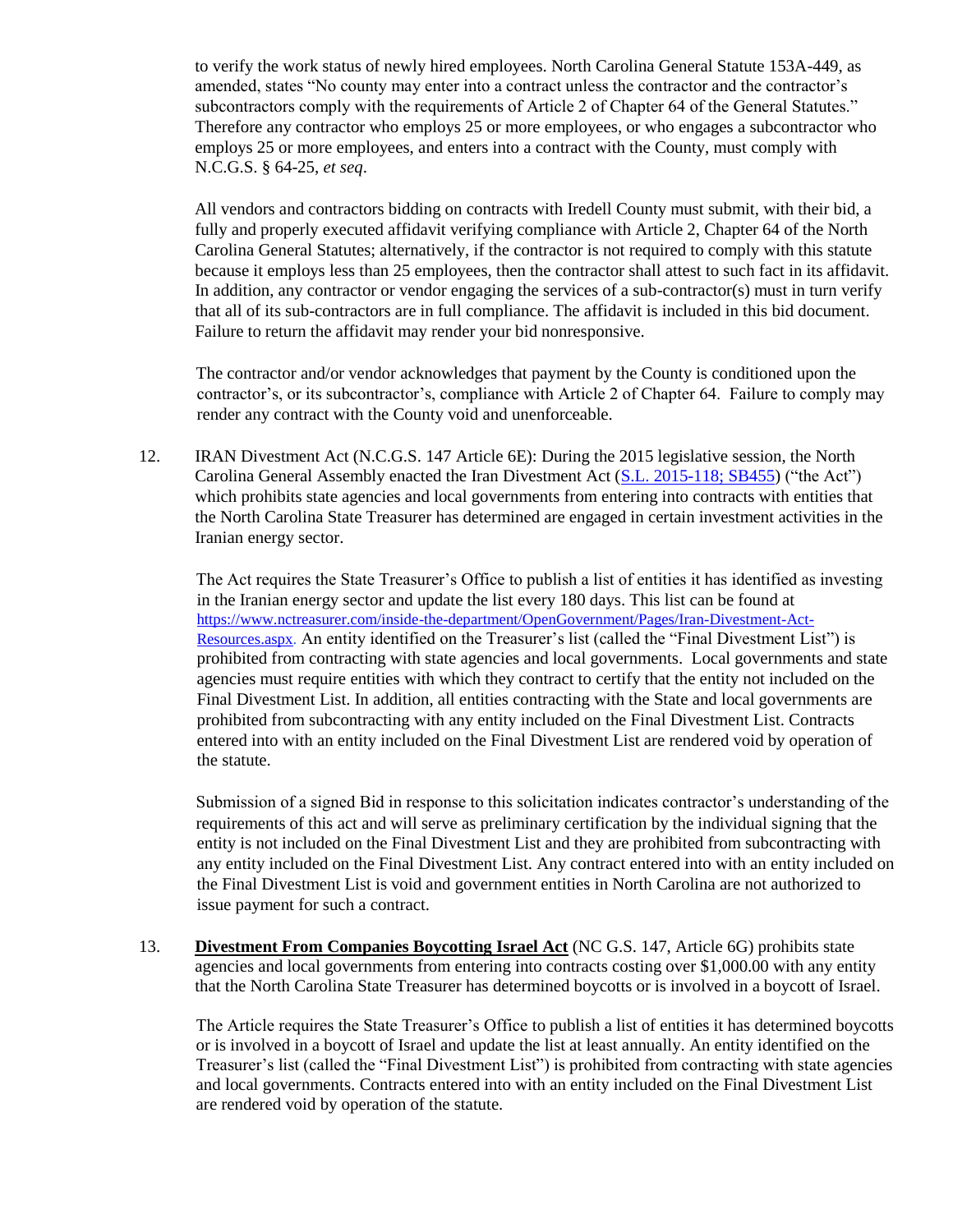### **D. FEDERAL REQUIRED CONTRACT CLAUSES**

#### **! IMPORTANT NOTE! The clauses below may not be modified or deleted under any circumstance. These are required contract clauses as mandated by the Federal Government.**

These Federal Required Contract Clauses are incorporated into the contract between the County and the Contractor. Capitalized terms not defined in this Attachment shall have the meanings assigned to such terms in the Contract. All references to the "Contractor" or "Company" or "Vendor" or "Provider" shall be deemed to mean the Contractor.

This Contract may be funded in whole or in part with federal funding. As such, federal laws, regulations, policies and related administrative practices apply to this Contract. The most recent of such federal requirements, including any amendments made after the execution of this Contract shall govern the Contract, unless the federal government determines otherwise. The Contractor is responsible for complying with all applicable provisions, updates or modifications that occur in the future relating to these clauses.

To the extent possible, the federal requirements contained in the most recent version of the Uniform Administrative Requirements for federal awards (Uniform Rules) codified at 2.CFR Part 200, including any certifications and contractual provisions required by any federal statutes or regulation referenced therein to be included in this contract are deemed incorporated into this contract by reference and shall be incorporated into any sub-agreement or subcontract executed by the Contractor pursuant to its obligations under this Contract. The Contractor and its sub-contractors, if any, hereby represent and covenant that they have complied and shall comply in the future with the applicable provisions of the original contract then in effect and with all applicable federal, state, and local laws, regulations, and rules and local policies and procedures, as amended from time to time, relating to Work to be performed under this contract.

#### **1. Drug Free Workplace Requirements**

Drug-free workplace requirements in accordance with Drug Free Workplace Act of 1988 (Pub 100-690, Title V, Subtitle D). All contractors entering into federal funded contracts over \$100,000 must comply with Federal Drug Free workplace requirements as Drug Free Workplace Act of 1988.

#### **2. Contractor Compliance**

The Contractor shall comply with all uniform administrative requirements, cost principles, and audit requirement for federal awards.

#### **3. Conflict of Interest**

The Contractor must disclose in writing any potential conflict of interest to the County of Iredell or pass through entity in accordance with federal policy.

#### **4. Mandatory Disclosures**

The Contractor must disclose in writing all violations of federal criminal law involving fraud, bribery, or gratuity violations potentially affecting the federal award. **Energy Conservation** The Contractor and Subcontractors agrees to comply with the mandatory standards and policies relating to energy efficiency which are contained in the state energy conservation plan issued in compliance with the Energy Policy and Conservation Act, 42 U.S.C. § 6321, et seq.

#### **5. Clean Air Act and The Federal Water Pollution Control Act**

#### **Clean Air Act:**

(1) The contractor agrees to comply with all applicable standards, orders or regulations issued pursuant to the Clean Air Act, as amended, 42 U.S.C. § 7401 et seq.

**(2)** The contractor agrees to report each violation to the County and understands and agrees that the County will, in turn, report each violation as required to assure notification to the Federal Emergency Management Agency, and the appropriate Environmental Protection Agency Regional Office.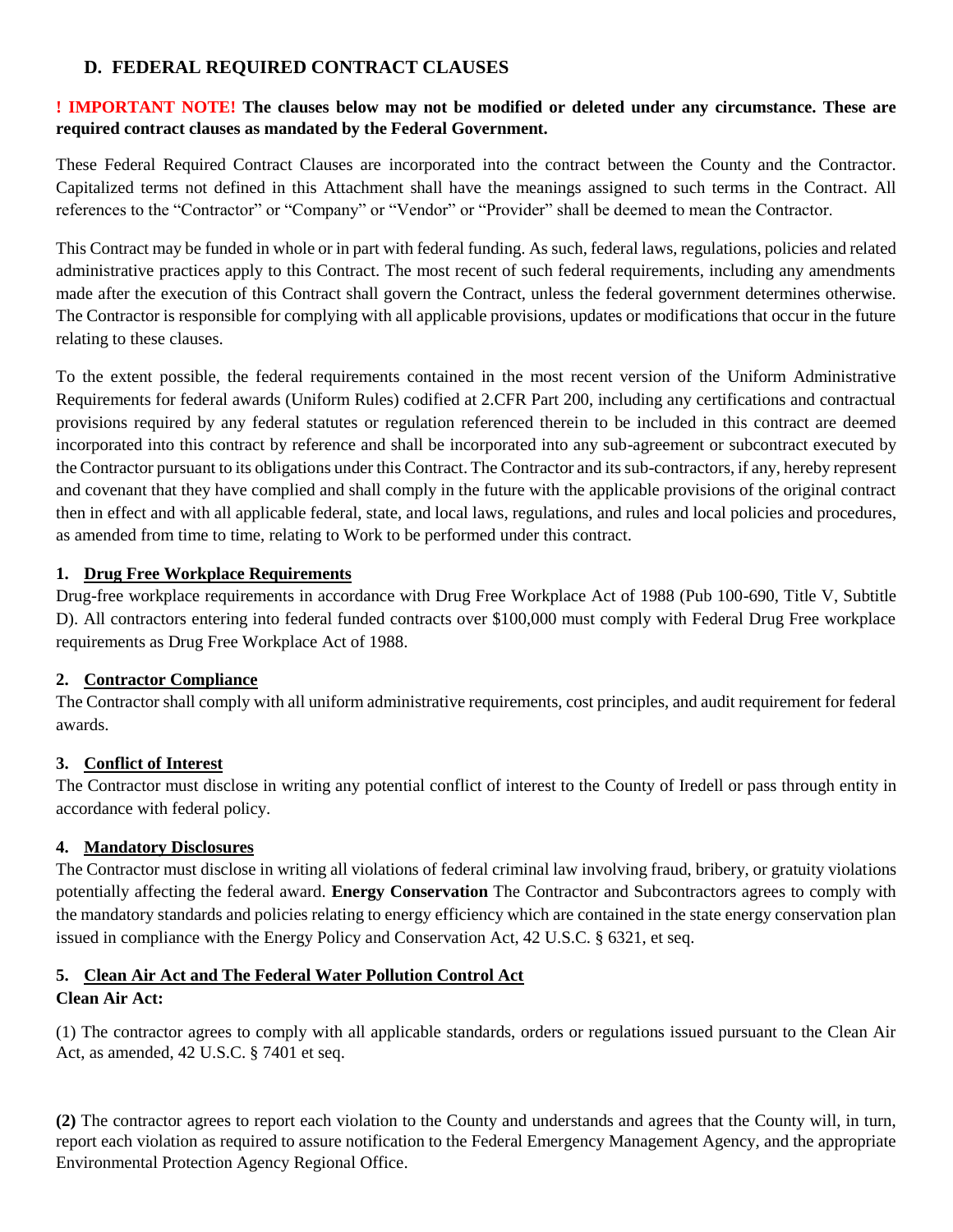**(3)** The contractor agrees to include these requirements in each subcontract exceeding \$150,000 financed in whole or in part with Federal assistance provided by FEMA.

#### **Federal Water Pollution Control Act:**

**(1)** The contractor agrees to comply with all applicable standards, orders, or regulations issued pursuant to the Federal Water Pollution Control Act, as amended, 33 U.S.C. 1251 et seq.

**(2)** The contractor agrees to report each violation to the County and understands and agrees that the County will, in turn, report each violation as required to assure notification to the Federal Emergency Management Agency, and the appropriate Environmental Protection Agency Regional Office.

**(3)** The contractor agrees to include these requirements in each subcontract exceeding \$150,000 financed in whole or in part with Federal assistance provided by FEMA.

#### **6. Access to Records and Reports**

The following access to records requirements applies to this contract:

**(1)** The Contractor agrees to provide the County, the FEMA Administrator, the Comptroller General of the United States, or any of their authorized representatives access to any books, documents, papers, and records of the Contractor which are directly pertinent to this contract for the purposes of making audits, examinations, excerpts, and transcriptions.

**(2)** The Contractor agrees to permit any of the foregoing parties to reproduce by any means whatsoever or to copy excerpts and transcriptions as reasonably needed.

**(3)** The Contractor agrees to provide the FEMA Administrator or his authorized representatives access to construction or other work sites pertaining to the work being completed under the contract.

**(4)** In compliance with the Disaster Recovery Act of 2018, the County and the Contractor acknowledge and agree that no language in this contract is intended to prohibit audits or internal reviews by the FEMA Administrator or the Comptroller General of the United States.

#### **7. No Obligation by Federal Government**

The Federal Government is not a party to this contract and is not subject to any obligations or liabilities to the non-Federal entity, contractor, or any other party pertaining to any matter resulting from the contract.

#### **8. Program Fraud and False or Fraudulent Statements or Related Acts**

The Contractor acknowledges that 31 U.S.C. Chap. 38 (Administrative Remedies for False Claims and Statements) applies to the Contractor's actions pertaining to this contract.

#### **9. Changes**

Any change in the contract cost, modification, change order, or constructive change must be allowable, allocable, within the scope of its funding, grant or cooperative agreement, and reasonable for the completion of project scope. All changes and/or amendments to the contract will be outlined in detail, formalized in writing, and signed by the authorized representative of each party. Contractor's failure to do so shall constitute a material breach of the contract.

#### **10. Termination**

**(1)** *Termination Without Cause*. The County may immediately terminate this Agreement at any time without cause by giving written notice to the Contractor.

**(2)** *Termination for Default by Either Party*. By giving written notice to the other party, either party may terminate this Agreement upon the occurrence of one or more of the following events: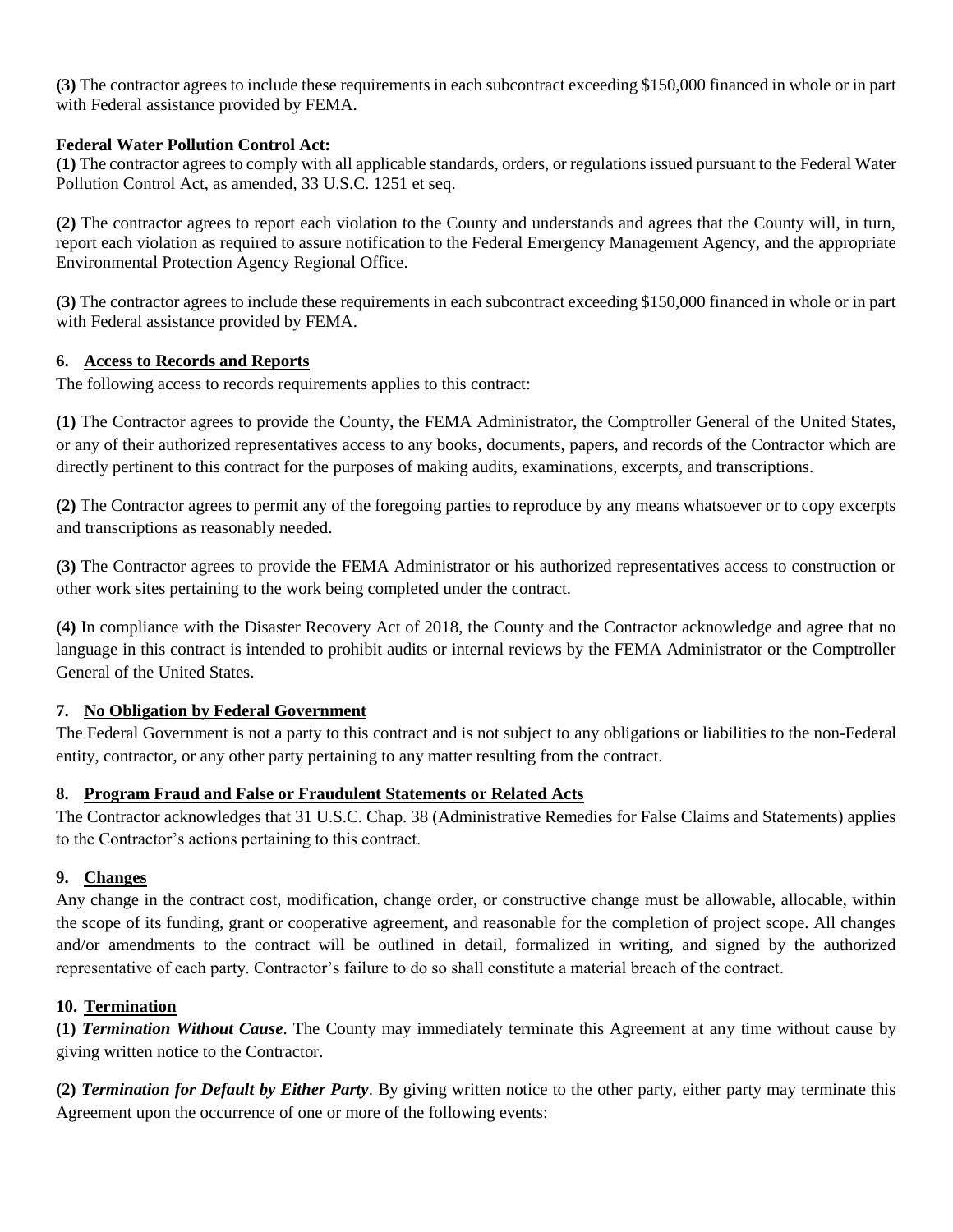The other party violates or fails to perform any covenant, provision, obligation, term or condition contained in this Agreement, provided that, unless otherwise stated in this Agreement, such failure or violation shall not be cause for termination if both of the following conditions are satisfied: (i) such default is reasonably susceptible to cure; and (ii) the other party cures such default within ten (10) days of receipt of written notice of default from the non-defaulting party; or

The other party attempts to assign, terminate or cancel this Agreement contrary to the terms hereof; or

The other party ceases to do business as a going concern, makes an assignment for the benefit of creditors, admits in writing its inability to pay debts as they become due, files a petition in bankruptcy or has an involuntary bankruptcy petition filed against it (except in connection with a reorganization under which the business of such party is continued and performance of all its obligations under this Agreement shall continue), or if a receiver, trustee or liquidator is appointed for it or any substantial part of other party's assets or properties.

Any notice of default pursuant to this Section shall identify and state the party's intent to terminate this Agreement if the default is not cured within the specified period.

**(3)** *Additional Grounds for Default Termination by the County.* By giving written notice to the Contractor, the County may also terminate this Agreement upon the occurrence of one or more of the following events (which shall each constitute grounds for termination without a cure period and without the occurrence of any of the other events of default previously listed):

The Contractor makes or allows to be made any material written misrepresentation or provides any materially misleading written information in connection with this Agreement, Contractor's Proposal, or any covenant, agreement, obligation, term or condition contained in this Agreement; or

The Contractor takes or fails to take any action which constitutes grounds for immediate termination under the terms of this Agreement, including but not limited to failure to obtain or maintain the insurance policies and endorsements as required by this Agreement, or failure to provide the proof of insurance as required by this Agreement.

**(4)** *Cancellation of Orders and Subcontracts*. In the event this Agreement is terminated by the County for any reason prior to the end of the term, the Contractor shall upon termination immediately discontinue all service in connection with this Agreement and promptly cancel all existing orders and subcontracts, which are chargeable to this Agreement. As soon as practicable after receipt of notice of termination, the Contractor shall submit a statement to the County showing in detail the services performed under this Agreement to the date of termination.

**(5)** *No Effect on Taxes, Fees, Charges, or Reports*. Any termination of the Agreement shall not relieve the Contractor of the obligation to pay any fees, taxes or other charges then due to the County, nor relieve the Contractor of the obligation to file any daily, monthly, quarterly or annual reports covering the period to termination nor relieve the Contractor from any claim for damages previously accrued or then accruing against the Contractor.

**(6)** *Obligations Upon Expiration or Termination.* Upon expiration or termination of this Agreement, the Contractor shall promptly (a) return to the County all computer programs, files, documentation, data, media, related material and any other recording devices, information, or compact discs that are owned by the County; (b) deliver to the County all Work Product; (c) allow the County or a new vendor access to the systems, software, infrastructure, or processes of the Contractor that are necessary to migrate the Services to a new vendor; and (d) refund to the County all pre-paid sums for Products or Services that have been cancelled and will not be delivered.

**(7)** *No Suspension*. In the event that the County disputes in good faith an allegation of default by the Contractor, notwithstanding anything to the contrary in this Agreement, the Contractor agrees that it will not terminate this Agreement or suspend or limit the delivery of Products or Services or any warranties or repossess, disable or render unusable any Software supplied by the Contractor, unless (i) the parties agree in writing, or (ii) an order of a court of competent jurisdiction determines otherwise.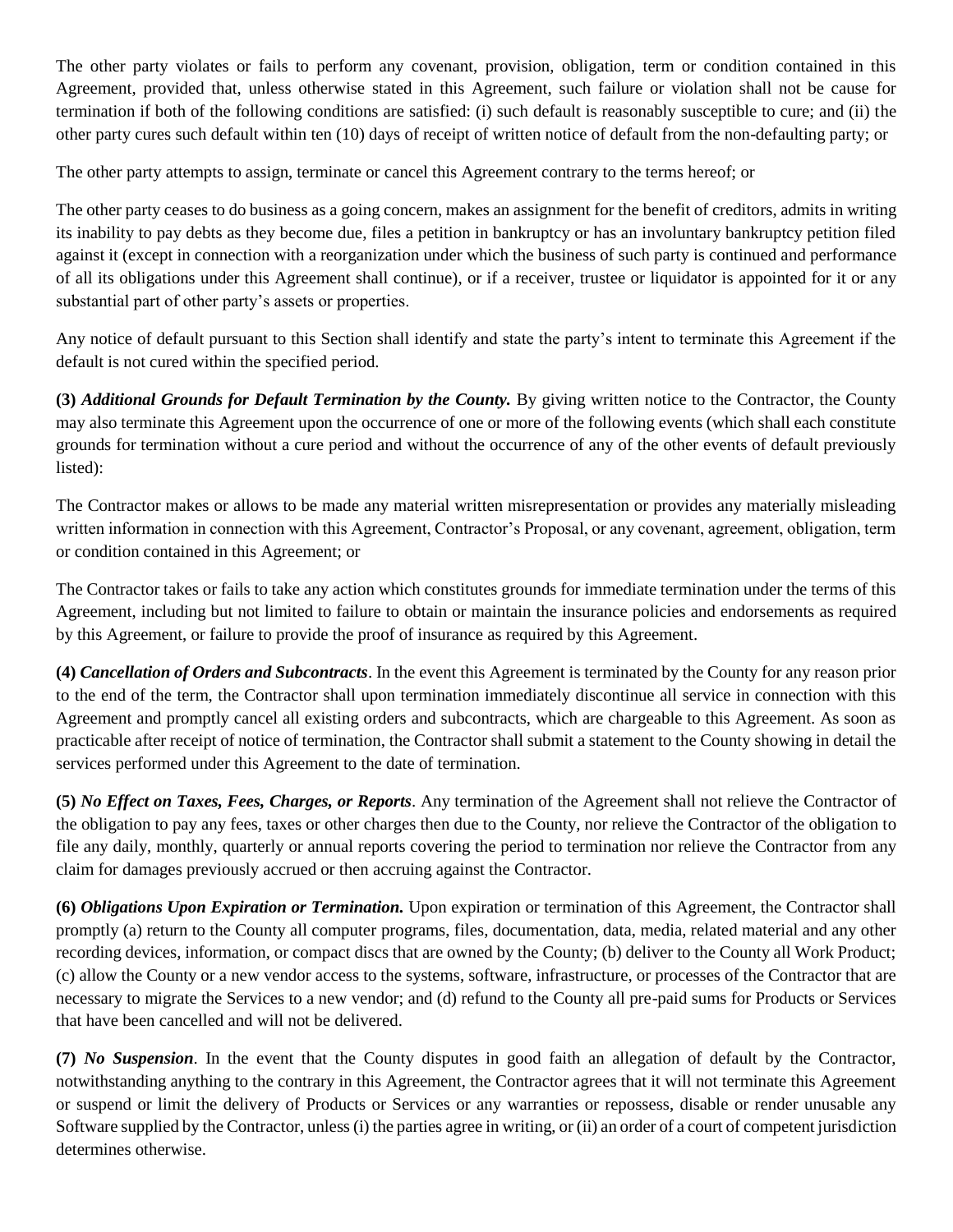**(8)** *Authority to Terminate*. The County Manager or their designee is authorized to terminate this Agreement on behalf of the County.

**(9)** *Audit.* During the term of the Agreement and for a period of one (1) year after termination or expiration of this Agreement for any reason, the County shall have the right to audit, either itself or through a third party, all books and records (including but not limited to the technical records) and facilities of the Contractor necessary to evaluate Contractor's compliance with the terms and conditions of the Agreement or the County's payment obligations. The County shall pay its own expenses, relating to such audits, but shall not have to pay any expenses or additional costs of the Contractor. However, if noncompliance is found that would have cost the County in excess of \$5,000 but for the audit, then the Contractor shall be required to reimburse the County for the cost of the audit.

#### **11. Remedies**

**(1) Liquidated Damages**: The County and the Contractor acknowledge and agree that the County may incur costs if the Contractor fails to meet the delivery times set forth in the Request for Proposal for the Products and Services. The parties further acknowledge and agree that: (a) the County may be damaged by such failures, including loss of goodwill and administrative costs; but that (b) the costs that the County might reasonably be anticipated to accrue as a result of such failures are difficult to ascertain due to their indefiniteness and uncertainty. Accordingly, the Contractor agrees to pay liquidated damages at the rates set forth in the Request for Proposal (if applicable). The parties agree that the liquidated damages set forth in the Request for Proposal shall be the County's exclusive remedy for loss of goodwill and administrative costs, attributable to a failure by the Contractor to meet such delivery times, but shall not be the remedy for the cost to cover or other direct damages.

**(2) Right to Cover**: If the Contractor fails to meet any completion date or resolution time set forth in this Agreement (including the Exhibits), and it fails to cure such default within one (1) business day after receiving written notice from the County of such failure, the County may take any of the following actions with or without terminating this Agreement, and in addition to and without limiting any other remedies it may have:

Employ such means as it may reasonably deem advisable and appropriate to perform itself or obtain the Services from a third party until the matter is resolved and the Contractor is again able to resume performance under this Agreement; and

Deduct any and all reasonable expenses incurred by the County in obtaining or performing the Services from any money then due or to become due the Contractor and, should the County's reasonable cost of obtaining or performing the services exceed the amount due the Contractor, collect the difference from the Contractor.

**(3) Right to Withhold Payment**. If the Contractor materially breaches any provision of this Agreement, the County shall have a right to withhold all payments due to the Contractor with respect to the services that are the subject of such breach until such breach has been fully cured.

**(4) Specific Performance and Injunctive Relief**. The Contractor agrees that due to the potential impact on public health, monetary damages may not be an adequate remedy for the Contractor's failure to provide the Services required by this Agreement, and monetary damages may not be the equivalent of the performance of such obligation. Accordingly, the Contractor hereby agrees that the County may seek an order granting specific performance of such obligations of the Contractor in a court of competent jurisdiction in Iredell County, North Carolina. The Contractor further consents to the County seeking injunctive relief (including a temporary restraining order) to assure performance in the event the Contractor breaches the Agreement in any material respect.

**(5) Setoff.** Each party shall be entitled to setoff and deduct from any amounts owed to the other party pursuant to this Agreement all damages and expenses incurred as a result of the other party's breach of this Agreement, following any applicable cure periods, and provided such party has given notice of its intention to apply a setoff prior to making the payment deduction, together with documentary evidence demonstrating that such party has actually incurred the damages and/or expenses being setoff.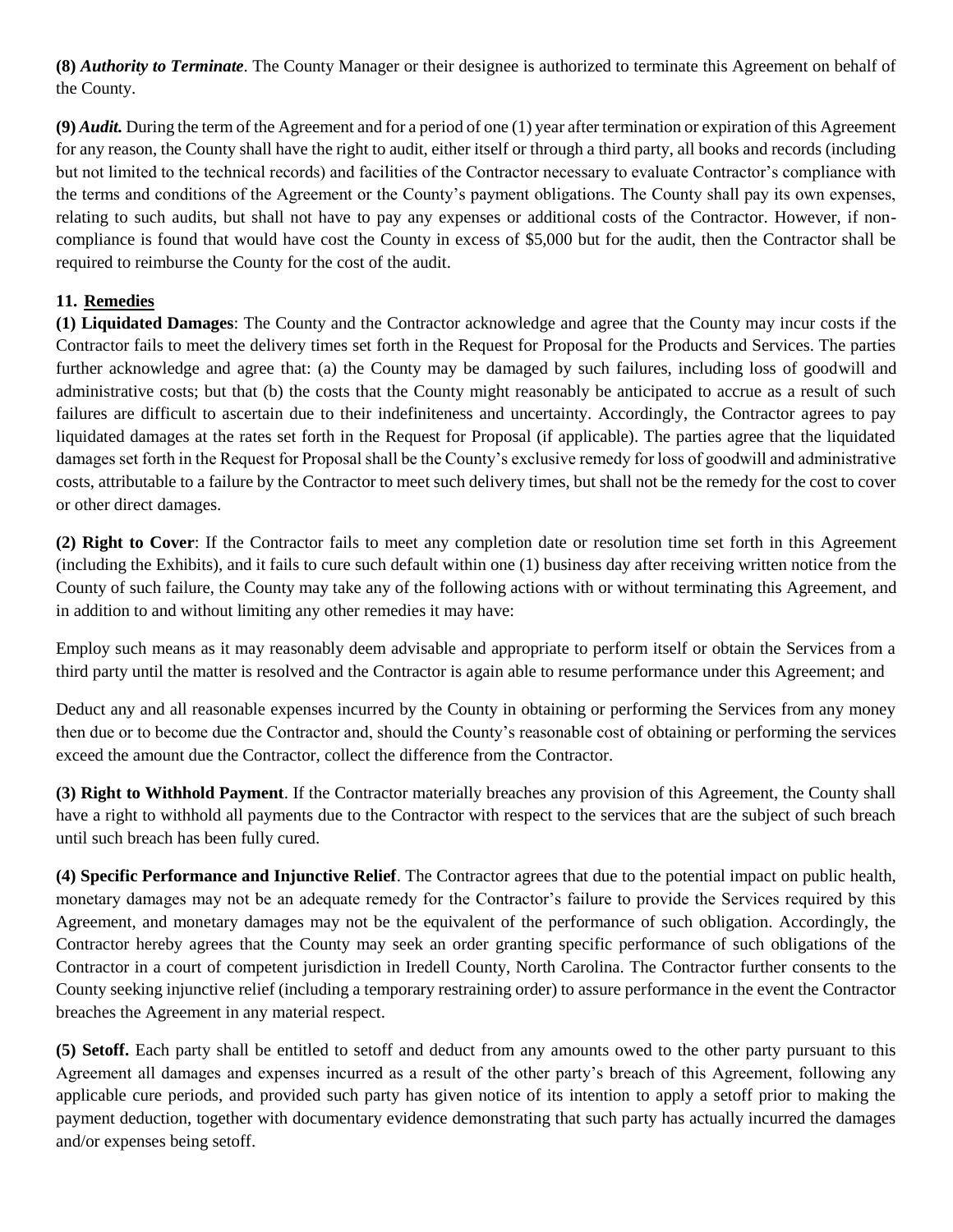**(6) Other Remedies**. Except as specifically set forth in the main body of this Agreement, the remedies set forth above shall be deemed cumulative and not exclusive and may be exercised successively or concurrently, in addition to any other available remedy

#### **12. Debarment and Suspension**

**(1)** This contract is a covered transaction for purposes of 2 C.F.R. pt. 180 and 2 C.F.R. pt. 3000. As such, the contractor is required to verify that none of the contractor's principals (defined at 2 C.F.R. § 180.995) or its affiliates (defined at 2 C.F.R. § 180.905) are excluded (defined at 2 C.F.R. § 180.940) or disqualified (defined at 2 C.F.R. § 180.935).

**(2)** The contractor must comply with 2 C.F.R. pt. 180, subpart C and 2 C.F.R. pt. 3000, subpart C, and must include a requirement to comply with these regulations in any lower tier covered transaction it enters into.

**(3)** This certification is a material representation of fact relied upon by the County. If it is later determined that the contractor did not comply with 2 C.F.R. pt. 180, subpart C and 2 C.F.R. pt. 3000, subpart C, in addition to remedies available to County, the Federal Government may pursue available remedies, including but not limited to suspension and/or debarment.

**(4)** The bidder or proposer agrees to comply with the requirements of 2 C.F.R. pt. 180, subpart C and 2 C.F.R. pt. 3000, subpart C while this offer is valid and throughout the period of any contract that may arise from this offer. The bidder or proposer further agrees to include a provision requiring such compliance in its lower tier covered transactions.

#### **13. Equal Employment Opportunity**

During the performance of this contract, the Contractor agrees as follows:

**(1)** The contractor will not discriminate against any employee or applicant for employment because of race, color, religion, sex, sexual orientation, gender identity, or national origin. The contractor will take affirmative action to ensure that applicants are employed, and that employees are treated during employment without regard to their race, color, religion, sex, sexual orientation, gender identity, or national origin. Such action shall include, but not be limited to the following:

Employment, upgrading, demotion, or transfer; recruitment or recruitment advertising; layoff or termination; rates of pay or other forms of compensation; and selection for training, including apprenticeship. The contractor agrees to post in conspicuous places, available to employees and applicants for employment, notices to be provided setting forth the provisions of this nondiscrimination clause.

**(2)** The contractor will, in all solicitations or advertisements for employees placed by or on behalf of the contractor, state that all qualified applicants will receive consideration for employment without regard to race, color, religion, sex, sexual orientation, gender identity, or national origin.

**(3)** The contractor will not discharge or in any other manner discriminate against any employee or applicant for employment because such employee or applicant has inquired about, discussed, or disclosed the compensation of the employee or applicant or another employee or applicant. This provision shall not apply to instances in which an employee who has access to the compensation information of other employees or applicants as a part of such employee's essential job functions discloses the compensation of such other employees or applicants to individuals who do not otherwise have access to such information, unless such disclosure is in response to a formal complaint or charge, in furtherance of an investigation, proceeding, hearing, or action, including an investigation conducted by the employer, or is consistent with the contractor's legal duty to furnish information.

**(4)** The contractor will send to each labor union or representative of workers with which he has a collective bargaining agreement or other contract or understanding, a notice to be provided advising the said labor union or workers' representatives of the contractor's commitments under this section, and shall post copies of the notice in conspicuous places available to employees and applicants for employment.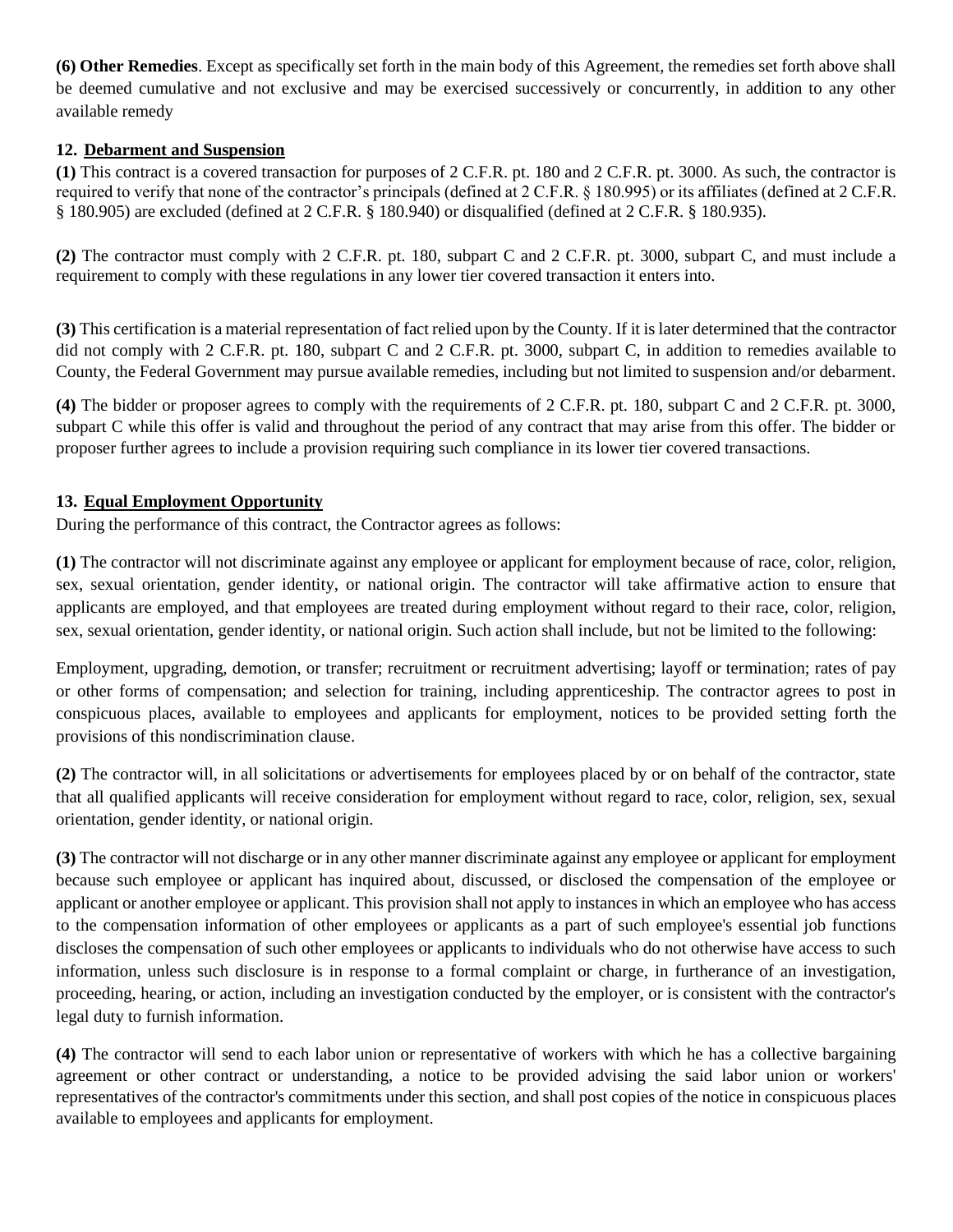**(5)** The contractor will comply with all provisions of Executive Order 11246 of September 24, 1965, and of the rules, regulations, and relevant orders of the Secretary of Labor.

**(6)** The contractor will furnish all information and reports required by Executive Order 11246 of September 24, 1965, and by rules, regulations, and orders of the Secretary of Labor, or pursuant thereto, and will permit access to his books, records, and accounts by the administering agency and the Secretary of Labor for purposes of investigation to ascertain compliance with such rules, regulations, and orders.

**(7)** In the event of the contractor's noncompliance with the nondiscrimination clauses of this contract or with any of the said rules, regulations, or orders, this contract may be canceled, terminated, or suspended in whole or in part and the contractor may be declared ineligible for further Government contracts or federally assisted construction contracts in accordance with procedures authorized in Executive Order 11246 of September 24, 1965, and such other sanctions may be imposed and remedies invoked as provided in Executive Order 11246 of September 24, 1965, or by rule, regulation, or order of the Secretary of Labor, or as otherwise provided by law.

**(8)** The contractor will include the portion of the sentence immediately preceding paragraph (1) and the provisions of paragraphs (1) through (8) in every subcontract or purchase order unless exempted by rules, regulations, or orders of the Secretary of Labor issued pursuant to section 204 of Executive Order 11246 of September 24, 1965, so that such provisions will be binding upon each subcontractor or vendor. The contractor will take such action with respect to any subcontract or purchase order as the administering agency may direct as a means of enforcing such provisions, including sanctions for noncompliance:

Provided*,* however, that in the event a contractor becomes involved in, or is threatened with, litigation with a subcontractor or vendor as a result of such direction by the administering agency, the contractor may request the United States to enter into such litigation to protect the interests of the United States.

The applicant further agrees that it will be bound by the above equal opportunity clause with respect to its own employment practices when it participates in federally assisted construction work: *Provided,* That if the applicant so participating is a State or local government, the above equal opportunity clause is not applicable to any agency, instrumentality or subdivision of such government which does not participate in work on or under the contract.

The applicant agrees that it will assist and cooperate actively with the administering agency and the Secretary of Labor in obtaining the compliance of contractors and subcontractors with the equal opportunity clause and the rules, regulations, and relevant orders of the Secretary of Labor, that it will furnish the administering agency and the Secretary of Labor such information as they may require for the supervision of such compliance, and that it will otherwise assist the administering agency in the discharge of the agency's primary responsibility for securing compliance.

The applicant further agrees that it will refrain from entering into any contract or contract modification subject to Executive Order 11246 of September 24, 1965, with a contractor debarred from, or who has not demonstrated eligibility for, Government contracts and federally assisted construction contracts pursuant to the Executive Order and will carry out such sanctions and penalties for violation of the equal opportunity clause as may be imposed upon contractors and subcontractors by the administering agency or the Secretary of Labor pursuant to Part II, Subpart D of the Executive Order. In addition, the applicant agrees that if it fails or refuses to comply with these undertakings, the administering agency may take any or all of the following actions: Cancel, terminate, or suspend in whole or in part this grant (contract, loan, insurance, guarantee); refrain from extending any further assistance to the applicant under the program with respect to which the failure or refund occurred until satisfactory assurance of future compliance has been received from such applicant; and refer the case to the Department of Justice for appropriate legal proceedings.

#### **14. Davis-Bacon Requirements**

**(1)** All transactions regarding this contract shall be done in compliance with the Davis-Bacon Act (40 U.S.C. 3141-3144, and 3146-3148) and the requirements of 29 C.F.R. pt. 5 as may be applicable. The contractor shall comply with 40 U.S.C. 3141-3144, and 3146-3148 and the requirements of 29 C.F.R. pt. 5 as applicable.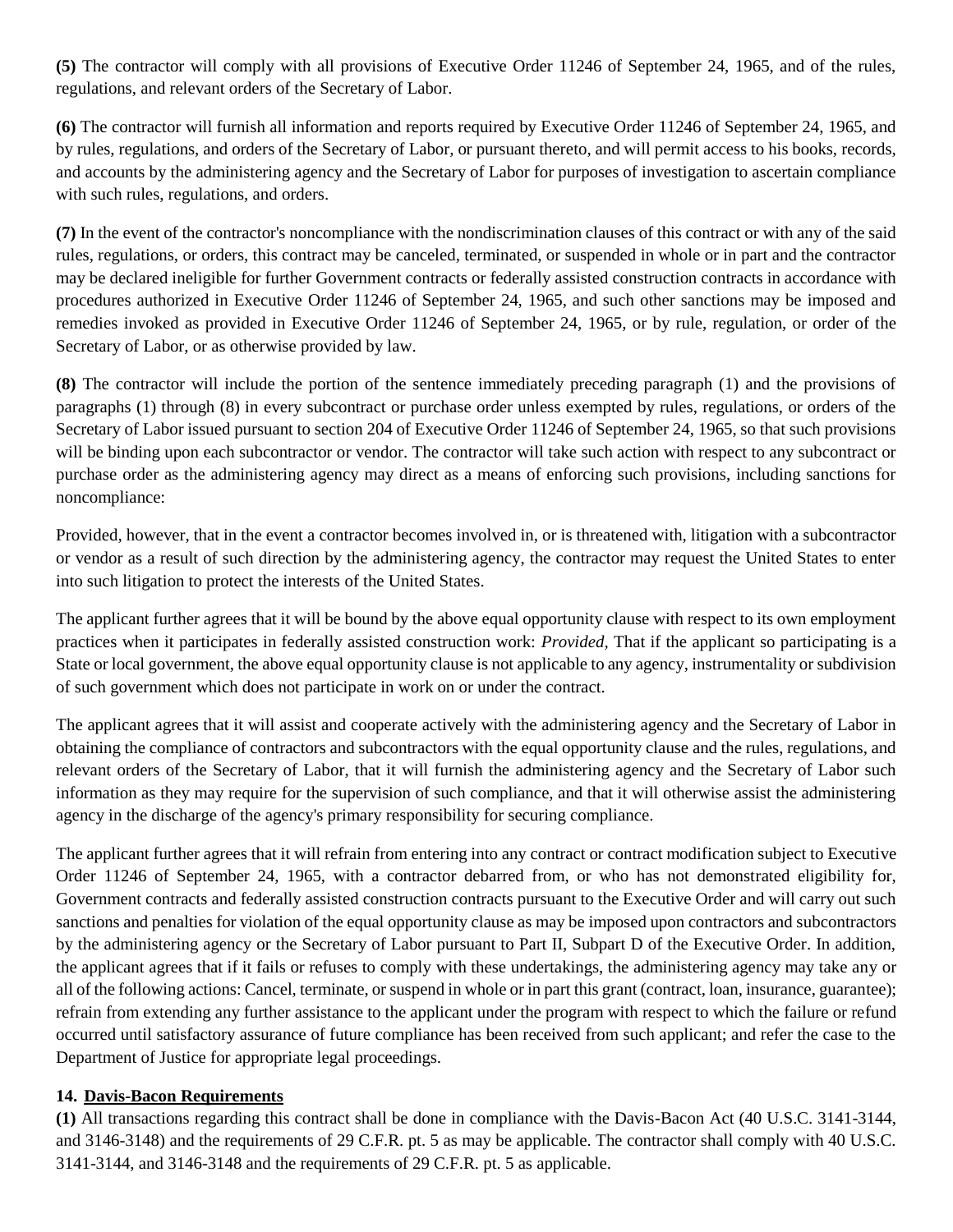**(2)** Contractors are required to pay wages to laborers and mechanics at a rate not less than the prevailing wages specified in a wage determination made by the Secretary of Labor.

**(3)** Additionally, contractors are required to pay wages not less than once a week.

#### **15. Copeland "Anti-Kickback" Act**

**(1) Contractor.** The contractor shall comply with 18 U.S.C. § 874, 40 U.S.C. § 3145, and the requirements of 29 C.F.R. pt. 3 as may be applicable, which are incorporated by reference into this contract.

**(2) Subcontracts.** The contractor or subcontractor shall insert in any subcontracts the clause above and such other clauses as FEMA may by appropriate instructions require, and also a clause requiring the subcontractors to include these clauses in any lower tier subcontracts. The prime contractor shall be responsible for the compliance by any subcontractor or lower tier subcontractor with all of these contract clauses.

**(3) Breach.** A breach of the contract clauses above may be grounds for termination of the contract, and for debarment as a contractor and subcontractor as provided in 29 C.F.R. § 5.12."

#### **16. Contract Work Hours and Safety Standards Act (40 U.S.C. 3701-3708)**

Where applicable, all contracts awarded in excess of \$100,000 that involve the employment of mechanics or laborers must be in compliance with 40 U.S.C. 3702 and 3704, as supplemented by Department of Labor regulations (29 CFR Part 5).

**(1) Overtime requirements.** No contractor or subcontractor contracting for any part of the contract work which may require or involve the employment of laborers or mechanics shall require or permit any such laborer or mechanic in any workweek in which he or she is employed on such work to work in excess of forty hours in such workweek unless such laborer or mechanic receives compensation at a rate not less than one and one-half times the basic rate of pay for all hours worked in excess of forty hours in such workweek.

**(2) Violation; liability for unpaid wages; liquidated damages.** In the event of any violation of the clause set forth in paragraph (b) (1) of this section the contractor and any subcontractor responsible therefor shall be liable for the unpaid wages. In addition, such contractor and subcontractor shall be liable to the United States (in the case of work done under contract for the District of Columbia or a territory, to such District or to such territory), for liquidated damages. Such liquidated damages shall be computed with respect to each individual laborer or mechanic, including watchmen and guards, employed in violation of the clause set forth in paragraph (b) (1) of this section, in the sum of \$26 for each calendar day on which such individual was required or permitted to work in excess of the standard workweek of forty hours without payment of the overtime wages required by the clause set forth in paragraph  $(b)$  (1) of this section.

**(3) Withholding for unpaid wages and liquidated damages.** The Owner shall upon its own action or upon written request of an authorized representative of the Department of Labor withhold or cause to be withheld, from any moneys payable on account of work performed by the contractor or subcontractor under any such contract or any other Federal contract with the same prime contractor, or any other federally-assisted contract subject to the Contract Work Hours and Safety Standards Act, which is held by the same prime contractor, such sums as may be determined to be necessary to satisfy any liabilities of such contractor or subcontractor for unpaid wages and liquidated damages as provided in the clause set forth in paragraph (b)(2) of this section.

**(4) Subcontracts.** The contractor or subcontractor shall insert in any subcontracts the clauses set forth in paragraph (b)(1) through (4) of this section and also a clause requiring the subcontractors to include these clauses in any lower tier subcontracts. The prime contractor shall be responsible for compliance by any subcontractor or lower tier subcontractor with the clauses set forth in paragraphs  $(b)(1)$  through  $(4)$  of this section.

#### **17. Rights to Inventions Made Under a Contract or Agreement**  *Patent and Rights in Data*

Contracts involving experimental, developmental, or research work.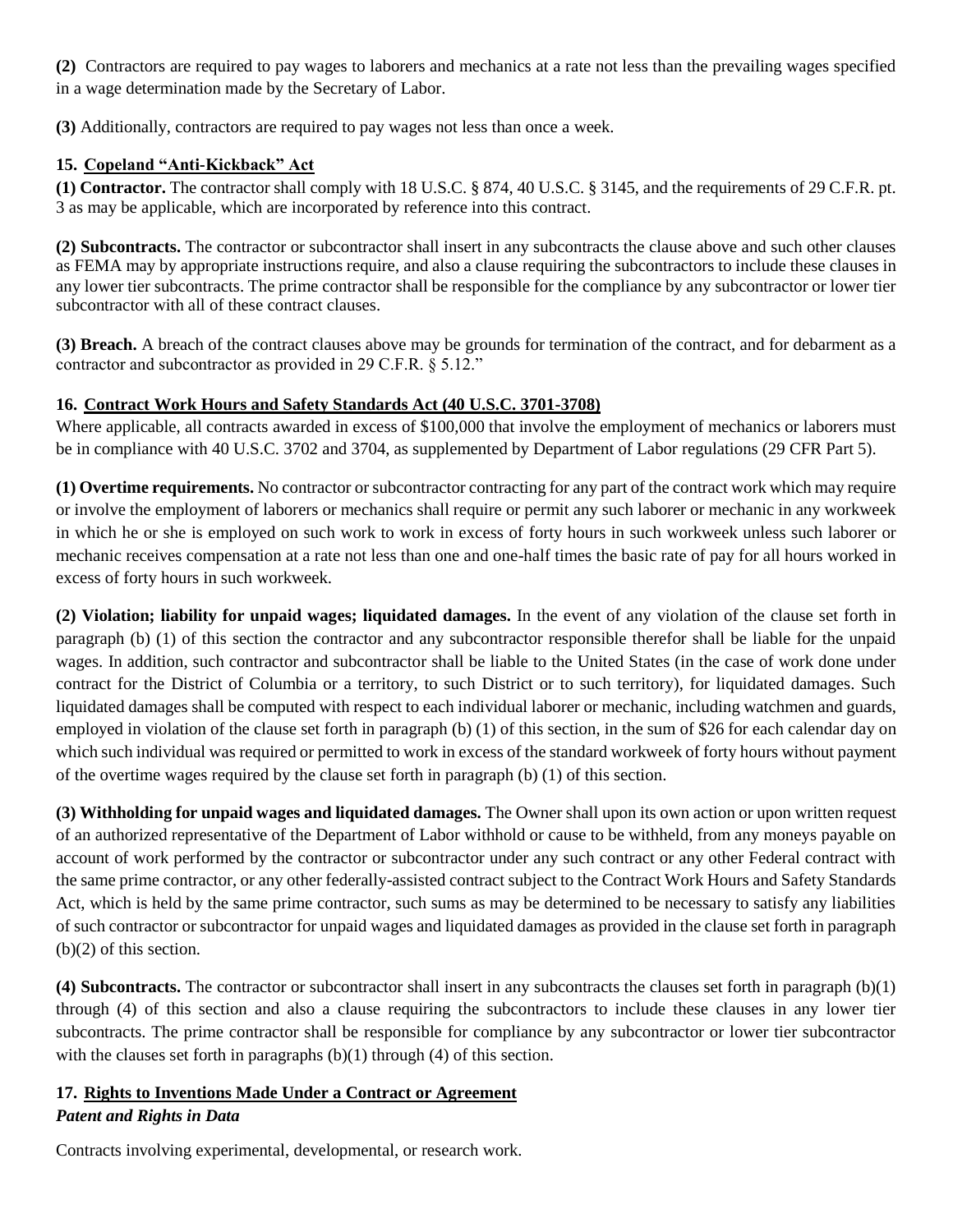The term "subject data" used in this clause means recorded information, whether or not copyrighted, that is delivered or specified to be delivered under the contract. The term includes graphic or pictorial delineation in media such as drawings or photographs; text in specifications or related performance or design-type documents; machine forms such as punched cards, magnetic tape, or computer memory printouts; and information retained in computer memory. Examples include, but are not limited to, computer software, engineering drawings and associated lists, specifications, standards, process sheets, manuals, technical reports, catalog item identifications, and related information. The term "subject data" does not include financial reports, cost analyses, and similar information incidental to contract administration.

**Rights in Data** - The following requirements apply to each contract involving experimental, developmental or research work:

The following restrictions apply to all subject data first produced in the performance of the contract to which this Attachment has been added:

**(1)** Except for its own internal use, the Purchaser or Contractor may not publish or reproduce subject data in whole or in part, or in any manner or form, nor may the Purchaser or Contractor authorize others to do so, without the written consent of the Federal Government, until such time as the Federal Government may have either released or approved the release of such data to the public; this restriction on publication, however, does not apply to any contract with an academic institution. In accordance with 49 CFR § 18.34 and 49 CFR § 19.36, the Federal Government reserves a royalty-free, non-exclusive and irrevocable license to reproduce, publish, or otherwise use, and to authorize others to use, for "Federal Government purposes," any subject data or copyright described in subsections  $(2)(b)(i)$  and  $(2)(b)(ii)$  of this clause below. As used in the previous sentence, "for Federal Government purposes," means use only for the direct purposes of the Federal Government. Without the copyright owner's consent, the Federal Government may not extend its Federal license to any other party.

**(2)** Any subject data developed under that contract, whether or not a copyright has been obtained; and

**(3)** Any rights of copyright purchased by the Purchaser or Contractor using Federal assistance in whole or in part.

**(4)** When federal assistance is awarded for experimental, developmental, or research work, it is the general intention to increase knowledge available to the public rather than to restrict the benefits resulting from the work to participants in that work. Therefore, unless determined otherwise, the Purchaser and the Contractor performing experimental, developmental, or research work required by the underlying contract to which this Attachment is added agree to make available to the public, either the license in the copyright to any subject data developed in the course of that contract or a copy of the subject data first produced under the contract for which a copyright has not been obtained. If the experimental, developmental, or research work, which is the subject of the underlying contract, is not completed for any reason whatsoever, all data developed under that contract shall become subject data as defined in subsection (a) of this clause and shall be delivered as the Federal Government may direct. This subsection (c), however, does not apply to adaptations of automatic data processing equipment or programs for the Purchaser or Contractor's use whose costs are financed in whole or in part with Federal assistance.

**(5)** Unless prohibited by state law, upon request by the Federal Government, the Purchaser and the Contractor agree to indemnify, save, and hold harmless the Federal Government, its officers, agents, and employees acting within the scope of their official duties against any liability, including costs and expenses, resulting from any willful or intentional violation by the Purchaser or Contractor of proprietary rights, copyrights, or right of privacy, arising out of the publication, translation, reproduction, delivery, use, or disposition of any data furnished under that contract. Neither the Purchaser nor the Contractor shall be required to indemnify the Federal Government for any such liability arising out of the wrongful act of any employee, official, or agents of the Federal Government.

**(6)** Nothing contained in this clause regarding rights in data shall imply a license to the Federal Government under any patent or be construed as affecting the scope of any license or other right otherwise granted to the Federal Government under any patent.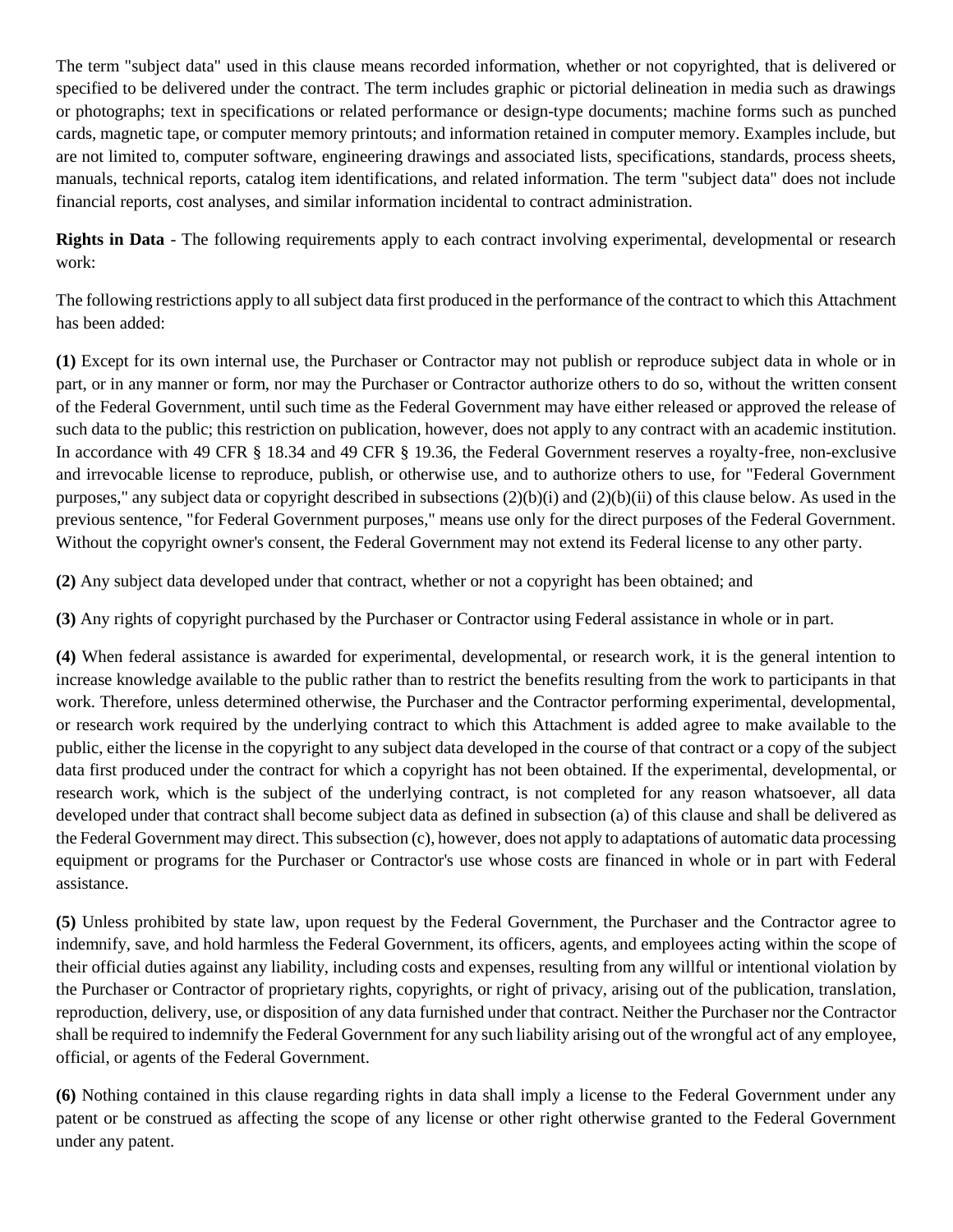**(7)** Data developed by the Purchaser or Contractor and financed entirely without the use of Federal assistance that has been incorporated into work required by the underlying contract to which this Attachment has been added is exempt from the requirements of subsections (b), (c), and (d) of this clause, provided that the Purchaser or Contractor identifies that data in writing at the time of delivery of the contract work.

**(8)** Unless determined otherwise, the Contractor agrees to include these requirements in each subcontract for experimental, developmental, or research work financed in whole or in part with Federal assistance.

**(9)** Unless the Federal Government later makes a contrary determination in writing, irrespective of the Contractor 's status (i.e., a large business, small business, state government or state instrumentality, local government, nonprofit organization, institution of higher education, individual, etc.), the Purchaser and the Contractor agree to take the necessary actions to provide those rights in that invention due the Federal Government as described in U.S. Department of Commerce regulations, "Rights to Inventions Made by Nonprofit Organizations and Small Business Firms Under Government Grants, Contracts and Cooperative Agreements," 37 CFR Part 401.

**(10)** The Contractor also agrees to include these requirements in each subcontract for experimental, developmental, or research work financed in whole or in part with Federal assistance.

Patent Rights - The following requirements apply to each contract involving experimental, developmental, or research work:

**(1)** General - If any invention, improvement, or discovery is conceived or first actually reduced to practice in the course of or under the contract to which this Attachment has been added, and that invention, improvement, or discovery is patentable under the laws of the United States of America or any foreign country, the Purchaser and Contractor agree to take actions necessary to provide immediate notice and a detailed report to the party at a higher tier.

**(2)** Unless the Federal Government later makes a contrary determination in writing, irrespective of the Contractor 's status (a large business, small business, state government or state instrumentality, local government, nonprofit organization, institution of higher education, individual), the Purchaser and the Contractor agree to take the necessary actions to provide those rights in that invention due the Federal Government as described in U.S. Department of Commerce regulations, "Rights to Inventions Made by Nonprofit Organizations and Small Business Firms Under Government Grants, Contracts and Cooperative Agreements," 37 CFR Part 401.

**(3)** The Contractor also agrees to include the requirements of this clause in each subcontract for experimental, developmental, or research work financed in whole or in part with Federal assistance.

#### **18. Procurement of Recovered Materials**

**(1)** In the performance of this contract, the Contractor shall make maximum use of products containing recovered materials that are EPA-designated items unless the product cannot be acquired:

• Competitively within a timeframe providing for compliance with the contract performance schedule.

- Meeting contract performance requirements.
- At a reasonable price.

**(2)** Information about this requirement, along with the list of EPA-designated items, is available at EPA's Comprehensive Procurement Guidelines web site, https://www.epa.gov/smm/comprehensive- procurement-guideline-cpg-program.

**(3)** The Contractor also agrees to comply with all other applicable requirements of Section 6002 of the Solid Waste Disposal Act."

#### **19. Safeguarding Personal Identifiable Information**:

Contracto**r** will take reasonable measures to safeguard protected personally identifiable information and other information designated as sensitive by the awarding agency or is considered sensitive consistent with applicable federal, state, and/or local laws regarding privacy and obligations of confidentiality.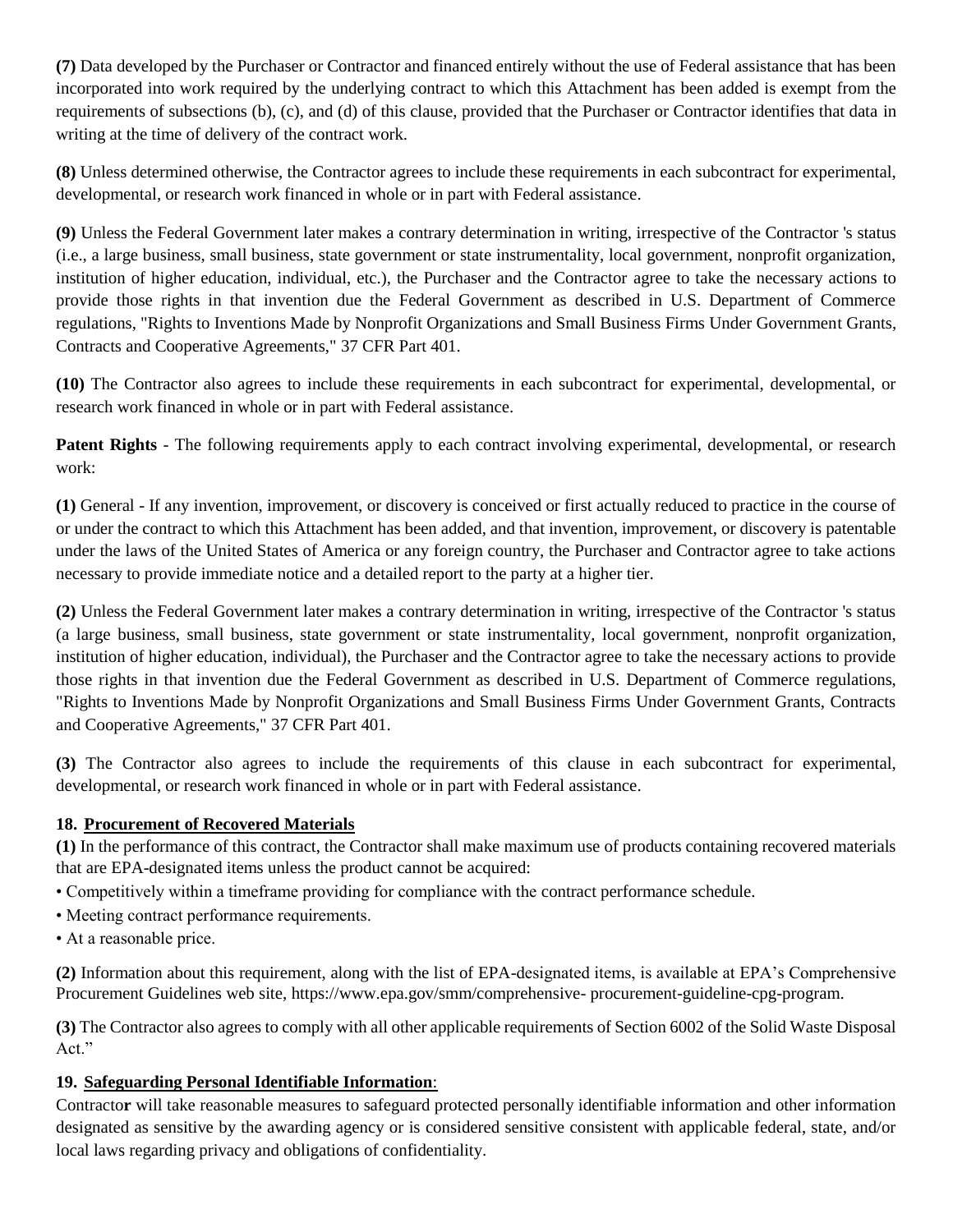#### **20. Federal Agency Seals, Logos, and Flags**

The Contractor shall not use any Federal Agency seal(s), logos, crests, or reproductions of flags or likenesses of Federal Agency officials without pre-approval by the specific federal agency.

#### **21. Byrd Anti-Lobbying Amendment**

Contractors who apply or bid for an award of \$100,000 or more shall file the required certification. Each tier certifies to the tier above that it will not and has not used Federal appropriated funds to pay any person or organization for influencing or attempting to influence an officer or employee of any agency, a Member of Congress, officer or employee of Congress, or an employee of a Member of Congress in connection with obtaining any Federal contract, grant, or any other award covered by 31 U.S.C. § 1352. Each tier shall also disclose any lobbying with non-Federal funds that takes place in connection with obtaining any Federal award. Such disclosures are forwarded from tier to tier up to the recipient who in turn will forward the certification(s) to the awarding agency.

#### **22. Compliance with Federal Law, Regulations, and Executive Orders**

This is an acknowledgement that Federal CARES Act financial assistance will be used to fund all or a portion of the contract. The contractor will comply with all applicable Federal law, regulations, executive orders, policies, procedures, and directives.

\*Rest of Page Intentionally left Blank\*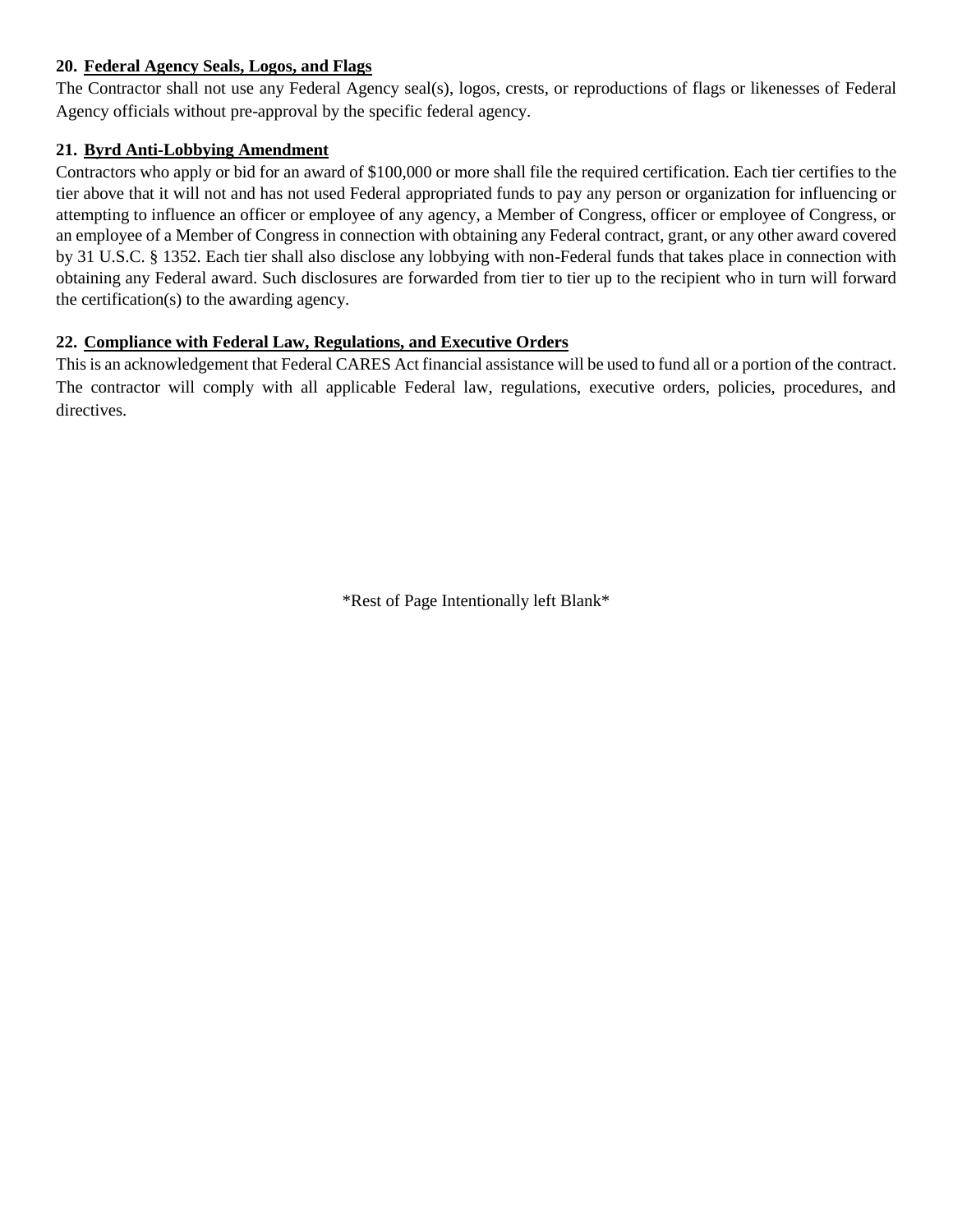### **E. PROJECT SCOPE/ITEM SPECIFICATIONS - IREDELL COUNTY EMS GOOSENECK TRAILER Bid #21-542-IB-CARES-02**

(This specification sheet must be completed and attached to bid submission)

Iredell County has evaluated the specifications of trailers of similar build and identified the following specifications that will satisfy the needs of the department. These are intended to be general specifications to assist manufacturers in choosing a similar product to offer in bid. No specification is intended to limit participation or to include or exclude any MFR's similar product. However, all trailers offered must substantially meet or exceed the specifications listed below.

Specifications listed below that might otherwise be considered an "option" by the bidder must be included in the bid price and no additional charge or fee above the bid amount offered for the trailer will be allowed.

Place a check beside each specification met by the proposed trailer. If trailer does not meet the one or more of the specifications below, please clarify the deviation beside the specification or on a separate page. Please attach a specification sheet and picture of the model unit you are proposing.

- o Hitch Type: Gooseneck (2-5/16 inch adjustable coupler)
- o Dual Landing Gear
- o Enclosed Aluminum Trailer .040 aluminum sheets with riveted seams
- $\circ$  Length: 28' or 30' (floor area) \*Specify Length of Bid Unit
- $\circ$  Width: 8' 6", Wall to Wall Width 99" (rear frame = 92 3/8") Fender to Fender Width 81"
- o Inside Height: 7' 0"
- o Loading Height: 18"
- o Axles: Two 7000# rubber torsion axles with electric brakes
- o Tire/Rim: 16" wheels with ST235/85R16 Load Range E tires
- o Tie Downs: Stainless steel swivel "D" tie downs (Qty: 4)
- o Floor: Smooth extruded aluminum floor
- o Side Door: Heavy duty 2" double sealed door on curbside
- $\circ$  Ramp: Full height & width rear ramp with cable assist, pressure latches, treadplate & vinyl hinge covers; Beaver tail
- o Interior LED Lights
- o Light Package colored LED lenses (Includes clearance lights & stop/turn lights)
- o Where is trailer located? \_\_\_\_\_\_\_\_\_\_\_\_\_\_\_\_\_\_\_\_\_\_\_\_\_\_\_\_\_\_\_\_\_\_\_\_\_\_\_\_\_\_\_\_\_\_

|  | $\circ$ Is delivery of the trailer available? |
|--|-----------------------------------------------|
|--|-----------------------------------------------|

o Pick-up point address: \_\_\_\_\_\_\_\_\_\_\_\_\_\_\_\_\_\_\_\_\_\_\_\_\_\_\_\_\_\_\_\_\_\_\_\_\_\_\_\_\_\_\_\_\_\_\_\_\_

o Iredell County vehicles undergo a specific titling process. Therefore, the County prepares its own title paperwork for submission to the State. No titling or licensing fees or charges are to be included in bid or on invoice. All paperwork should be made out to IREDELL COUNTY and delivered with the trailer and invoice for payment.

Person completing specification Sheet:

| Name:     |  |  |  |
|-----------|--|--|--|
| Position: |  |  |  |
|           |  |  |  |

 $\overline{\phantom{a}}$  ,  $\overline{\phantom{a}}$  ,  $\overline{\phantom{a}}$  ,  $\overline{\phantom{a}}$  ,  $\overline{\phantom{a}}$  ,  $\overline{\phantom{a}}$  ,  $\overline{\phantom{a}}$  ,  $\overline{\phantom{a}}$  ,  $\overline{\phantom{a}}$  ,  $\overline{\phantom{a}}$  ,  $\overline{\phantom{a}}$  ,  $\overline{\phantom{a}}$  ,  $\overline{\phantom{a}}$  ,  $\overline{\phantom{a}}$  ,  $\overline{\phantom{a}}$  ,  $\overline{\phantom{a}}$ 

Signature \_\_\_\_\_\_\_\_\_\_\_\_\_\_\_\_\_\_\_\_\_\_\_\_\_\_\_\_\_\_\_\_\_